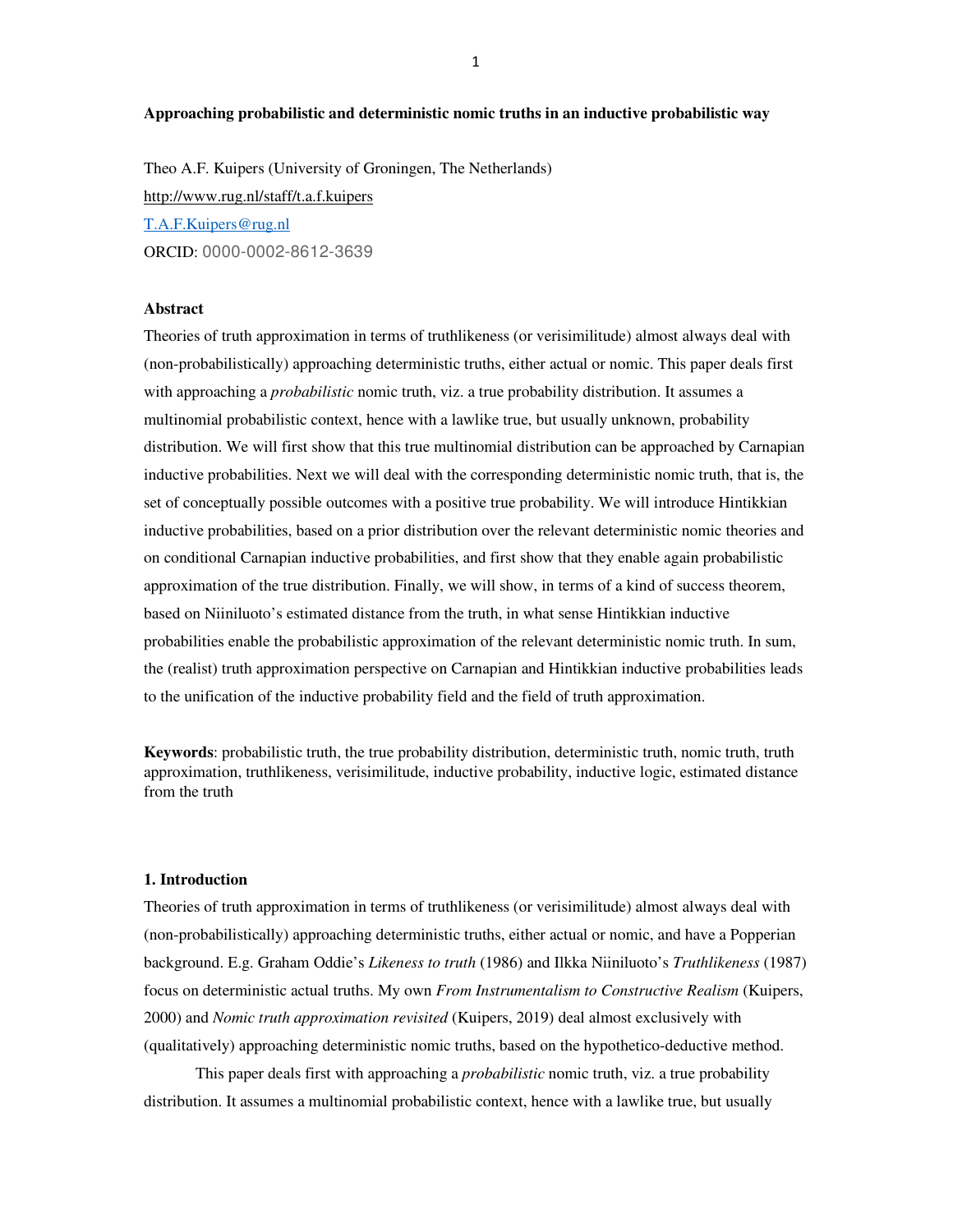unknown, distribution. Approaching this true multinomial distribution can naturally be based on Carnapian inductive logic or inductive probability theory (Kuipers, 1978). Assume e.g. random sampling with replacement in an urn with colored balls. The primary problem of truthlikeness, or verisimilitude, is the logical problem of finding an optimal definition. In the present context this amounts to an optimal definition of the distance between any (multinomial) probability distribution and the, presumably unknown, true distribution. There are some plausible standard measures. However, the epistemic problem of verisimilitude is at least as interesting: what is a plausible distribution to start with, and how to update it in the light of empirical evidence such that convergence to the true distribution, that is, truth approximation, takes place. It will be shown that Carnap-systems, starting from equal probabilities, converge in an inductive probabilistic way to the corresponding true probabilities, i.e. the true multinomial distribution (or the probabilistic nomic truth).

Next we will introduce Hintikkian inductive probabilities, based on a prior distribution over the relevant deterministic nomic theories (a kind of constituents) and on conditional Carnapian inductive probabilities, and show that they enable again probabilistic approximation of the true multinomial distribution. Hintikkian systems add to this the inductive probabilistic convergence to the true constituent, i.e., the deterministic nomic truth about which conceptual possibilities are nomically possible, here specified as those which have a positive true probability. However, on second thoughts it is problematic to call this a genuine form of truth approximation. It turns out to be more plausible to take into account Niiniluoto's notion of estimated distance to the truth, which can be based on the Hintikkian probabilities. Hence, if applied in the random sampling context, both Carnapian and Hintikkian types of systems can be reconstructed as inductively approaching a probabilistic nomic truth and, in the Hintikka-case, in addition as inductively approaching a deterministic nomic truth in terms of a decreasing estimated distance from the truth.

Some more background may be useful. The focus in this paper is, like in Kuipers (2000, 2019), on nomic truths, that is, truths dealing with which conceptual possibilities are nomically, e.g. physically or biologically, possible and which ones are not, the nomic (im-)possibilities, for short. A deterministic nomic truth just states which conceptual possibilities are nomically possible. A probabilistic nomic truth is in fact more detailed. It states the objective probabilities (if applicable) of the conceptual possibilities, non-zero for the nomic possibilities and zero for the nomic impossibilities. Objective probabilities are conceived of as objective dispositions or tendencies of a device to generate outcomes of which the relative frequencies have limits corresponding to these objective probability values. (Note that we do not deal with the logical possibility of nomic possibilities with zero probability.) In sum, nomic truths describe lawlike behavior of some kind or another. Since we will exclusively deal with nomic truths, deterministic or probabilistic, we will not always insert 'nomic' where it would be appropriate.

Now there are at least three options for nomic truth approximation:

Option 1. Non-probabilistically approaching a deterministic nomic truth

2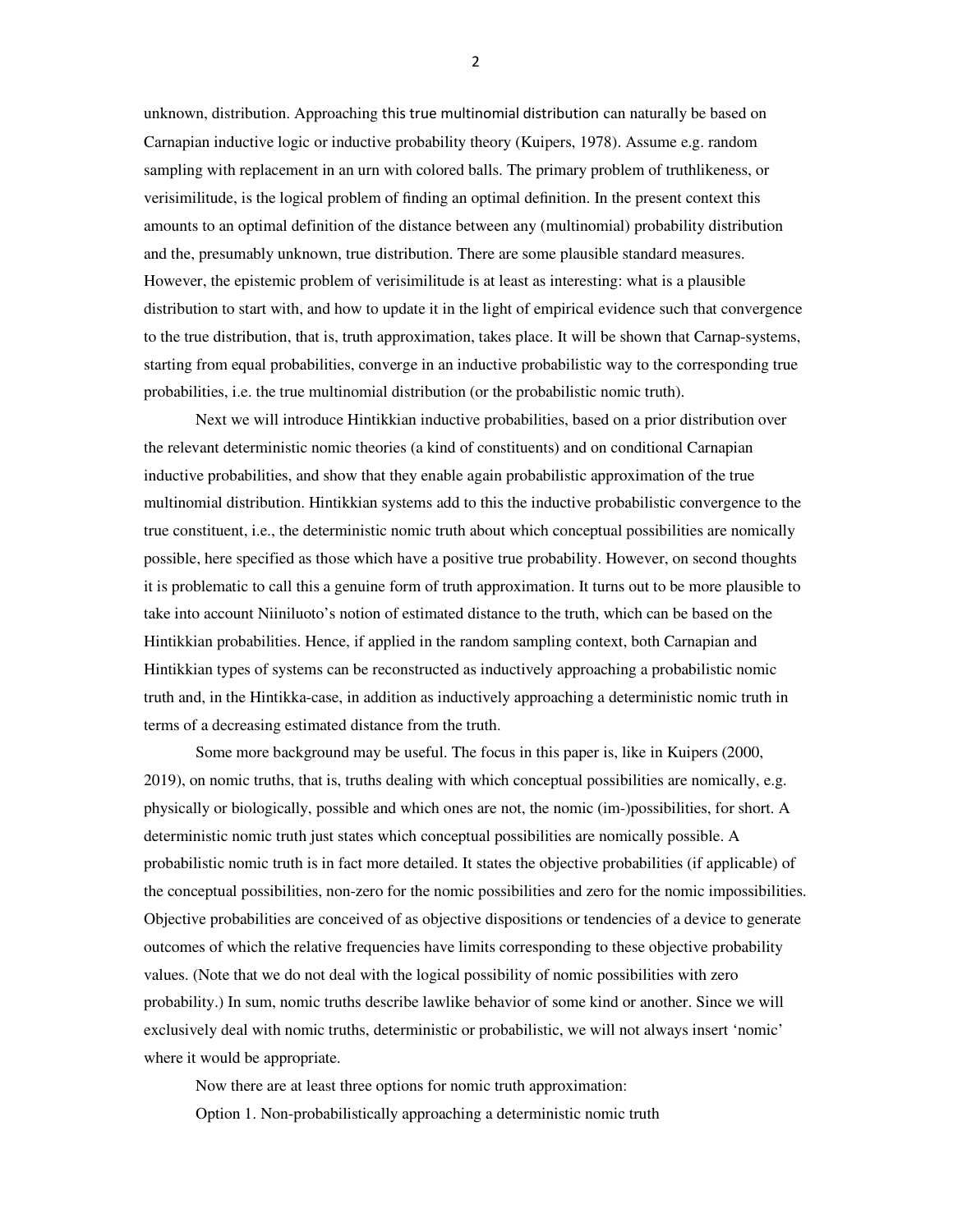Option 2. Probabilistically approaching a probabilistic nomic truth

Option 3. Probabilistically approaching a deterministic nomic truth As suggested before, Option 1 has been the primary focus of research explicitly dealing with truth approximation. As reflected in the title, this paper deals primarily with Options 2 and 3, using inductive probabilities, but we will need some aspects of Option 1, in the rest of this introduction and in Section 4 and 6. For the logically possible fourth option, i.e. non-probabilistically approaching a probabilistic nomic truth, we see no meaningful interpretation.

As far as (Kuipers, 2000, 2019) are concerned, Option 1 deals primarily with qualitative (basic, refined, and stratified) ways of approximation of a deterministic nomic truth. A consequence of the basic definition of closer to the truth in this approach will play a recurrent role in this paper. The definition itself is given in terms of sets of conceptual possibilities  $(X, Y)$ , and amounts to a (set-theoretically) decreasing symmetric difference with the set  $T$  of nomic possibilities:

*Y* is  $\triangle$ -closer to *T* (= set of nomic possibilities) than *X* iff *Y*∆*T* ⊂ *X*∆*T* 

It is important to note that in the context of nomic deterministic truth approximation, theories *X* and *Y* amount to the (maximal) claims  $X=T$  and  $Y=T$ , respectively. Of course, these claims are mutually incompatible. Following the terminology of Niiniluoto (1987), the definition is restricted to *complete*  answers to the cognitive problem which subset of conceptual possibilities corresponds to the true one, i.e. *T*. Hence, in the case that for example *Y* is a subset of *X*, the claim of *Y* does not entail that of *X*, as one might think, the two claims are incompatible.<sup>1.2</sup>

Together with a corresponding definition of 'more successful' it is possible to prove the crucial (basic) success theorem. It states that a theory which is  $\Delta$ -closer to the nomic truth than another is always at least as successful and in fact, under some plausible conditions, more successful in the long run. The idea of something like a success theorem in other cases will play a guiding role in the paper.

In Section 2 we will introduce for a 'multinomial context', the true multinomial distribution (the probabilistic nomic truth) and candidate probability distributions (probabilistic nomic theories) for approaching it (Option 2), and prove a restricted success theorem. Section 3 studies the extent to which the true multinomial distribution can be approached by Carnapian inductive probabilities.

 $\overline{a}$ 

 $<sup>1</sup>$  In Kuipers (2019) we deal with incomplete answers by introducing 'two-sided' theories.</sup>

<sup>&</sup>lt;sup>2</sup> To be sure, the definition of ' $\Delta$ -closer to' enables a variant of the so-called 'child's play objection' (Oddie, 2016). It amounts to the case that if we know that  $X \cap T = \emptyset$  then it is easy to come  $\triangle$ -closer to the truth, viz. by taking any subset *Y* of *X*, even though the claim of *Y* is not entailed by that of *X*. However, knowing that  $X \cap T =$  $\emptyset$  is in the context of nomic truth approximation quite a strong and not a realistic assumption, for just one counterexample, leading to *T*−*X* <sup>≠</sup> ∅, is not at all enough. This is quite different from the situation in case of factual truth approximation, where we assume that  $T = \{t\}$ , with *t* as the actual world *t*. Here, coming to know a false consequence of *X* and hence  $t \notin X$  it is enough to come  $\Delta$ -closer to the truth by taking a subset of *X*.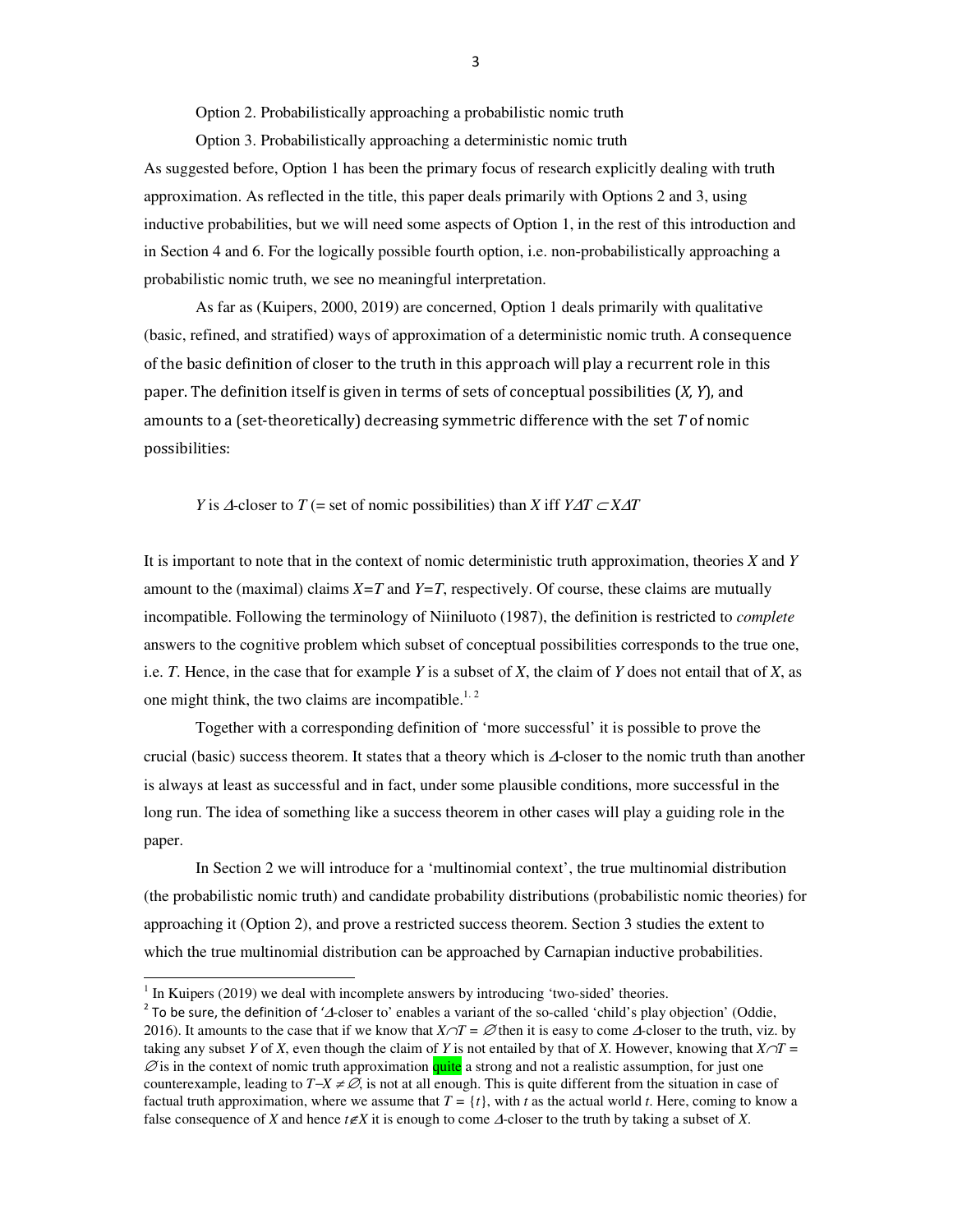Section 4 deals with the basics of deterministic nomic truth and deterministic nomic theories approaching it (Option 1). In Section 5 we introduce Hintikkian inductive probabilities, based on a prior distribution over the relevant deterministic theories and conditional Carnapian inductive probabilities, enabling again probabilistic approximation of the true multinomial distribution (Option 2). In Section 6 we show, based on a kind of success theorem, in what sense Hintikkian inductive probabilities enable the probabilistic approximation of a deterministic nomic truth (Option 3), viz. in terms of Niiniluoto's estimated distance from the truth. Section 7 presents some concluding remarks.

Carnap- and Hintikka-systems of inductive probabilities were the crucial focus of my dissertation (Kuipers, 1978). After more than 40 years, I begin to understand that it can best be seen in light of approaching probabilistic nomic truths, that is, of approaching the relevant true probability distribution. This, evidently, realist perspective<sup>3</sup> leads to the unification of the two research fields, that is, the inductive probability field and the field of truth approximation. As a matter of fact, I consider all approaches to a true probability distribution, and therefore all (perhaps frequency interpreted) inferential statistics also to be approaches to the truth.

To be sure, much of what is presented in this paper is not new. The goal of the paper is a systematic presentation of what systems of inductive probability of Carnapian and Hintikkian style can offer from the perspective of probabilistic truth approximation, in particular the epistemological problem. This leads to the search for relevant success theorems: does 'closer to the truth' entail 'more successfulness'? In addition, besides presenting some well-known evidence-based logical (or internal or 'with certainty') conditional, stepwise and limit results, we will study, assuming an underlying multinomial experiment, the objective (or external and, a number of times, 'with probability 1') conditional, stepwise and limit behavior of such systems. In both cases, some well-known theorems of arithmetic and probability theory will be used.

Both types of results show that it is perfectly possible to combine the inductive probabilistic and the truth approximation perspective, both in the logical and the objective sense. This is contrary to what was (and still is?) believed in empiricist, Carnapian circles and realist, Popperian circles. In fact this paper extends the claim in (Kuipers, 2000) that in the context of deterministic theories the inductive instrumentalist methodology is perfectly compatible with the realist truth approximation perspective. In both cases holds that even 'inductivists' who are reluctant to subscribe to the truth approximation perspective are in practice approaching the truth in certain contexts, that is, whether they like it or not.

We conclude this section with some clarifications regarding the specific relation of this paper to other work.

l,

4

 $3$  The realist perspective is here understood in the sense of 'constructive realism' (Kuipers, 2000). Concepts, e.g. as represented by Q-predicates, see below, are at least partly man-made and hence the resulting truths do not only depend on the way the world is but are also conceptually relative.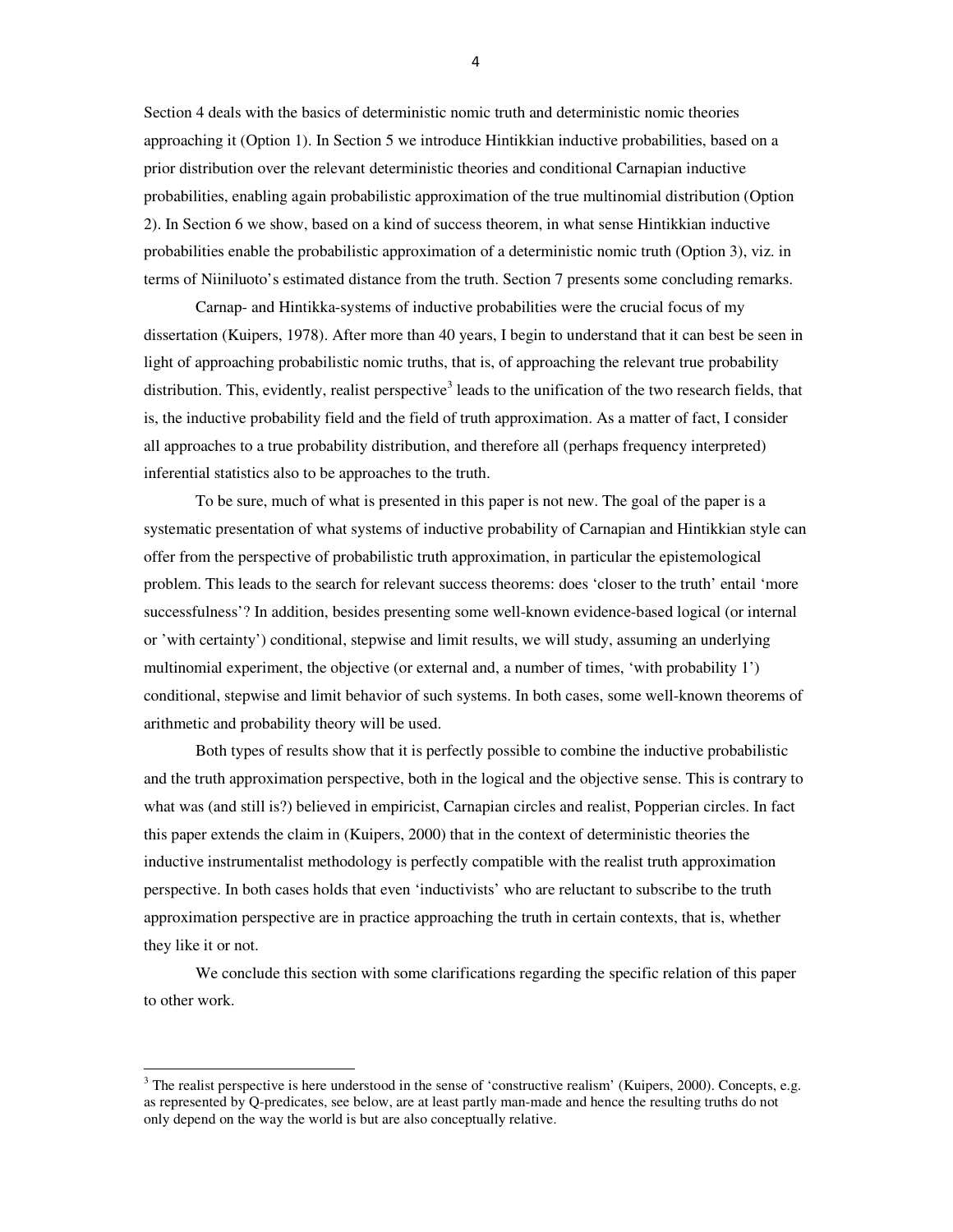There are many ways how to estimate the bias of a multinomial experiment, for example random sampling with replacement, a wheel of fortune or roulette, statistically, e.g. by (Bayesian) Dirichlet distributions or frequentist means. It is plausible that these statistical methods can be rephrased and further articulated in terms of inductive probabilities and (increasing) verisimilitude. For example, Festa (1993) showed the equivalence of certain Dirichlet distributions and (generalized) Carnap-systems and studied optimization of the latter from the truth approximation perspective.

As stated before, here we restrict our attention to the study of the inductive methods of Carnap and Hintikka from the perspective of truth approximation. Whereas standard statistical methods seem to go straight to their target, whether or not called 'the truth', the two inductive methods were designed to learn, with a self-chosen speed, from experience in a systematic and conceptually transparent way, without (Carnap) or with (Hintikka) some objective target, the truth, in mind. Whereas Carnap focused on one-step prediction probabilities, Hintikka focused on, using Carnapsystems, probabilities for generalizations. The surplus value of such inductive systems in particular when seen in the truth approximation perspective is that they articulate leading intuitions of layman and scientists, in particular other than statisticians, and hence they enable conceptually transparent communication.

As said, Roberto Festa (1993, Part III) studied already (generalized) Carnap-systems from the perspective of truth approximation, but his focus was not on the (logical or objective) limit behavior, but on the logical and epistemic 'problem op optimality'. That is, the logically and epistemically optimal choices of parameters, the former in view of the objective probabilities (in fact a generalization of Carnap (1952, Section 2)) and the latter in view of the background knowledge.

As is well known, Jaakko Hintikka (1966) introduced stratified systems of inductive probability, based on Carnap-systems, leaving room for generalizations, and he assumed a particular prior distribution over generalizations. He focused on, among other things, the logical limit behavior of such systems, leading to 'with certainty results': like Carnap-systems, the 'special values' converge to the relative frequency, and the probability of the strongest generalization compatible with the evidence converges to 1, assuming that this strongest generalization remains constant.

In his monumental book on truthlikeness, Niiniluoto (1987) focused, regarding the epistemic problem of verisimilitude, primarily on the momentary 'evidence-based' probabilistic estimation of the distance of a deterministic theory from the deterministic truth, based on a quantitative distance measure between theories. However, in Section 9.5 on the estimation problem for (deterministic, monadic) generalizations, where the relevant truth is a deterministic generalization, he includes also the logical (with certainty) limit behavior of the estimated distance from the truth, along the lines of Hintikka.

As suggested before, besides incorporating 'with certainty' results, we concentrate on the objective conditional, stepwise and limit behavior of such systems, frequently, not 'with certainty', but 'with probability 1'.

5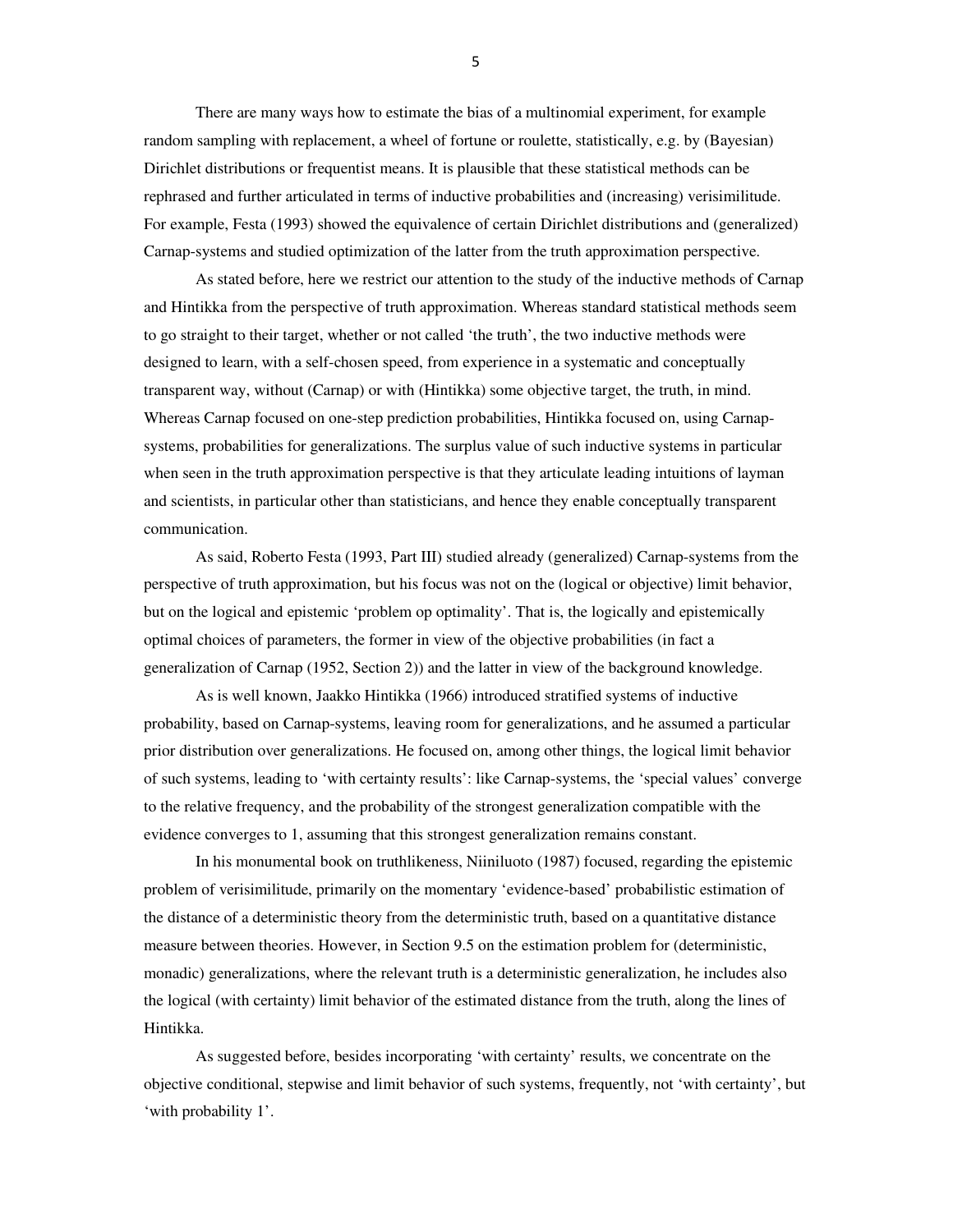As before indicated, we will use the phrases 'the probabilistic (nomic) truth' and 'the true (multinomial) (probability) distribution' interchangeably.

#### **2. The probabilistic nomic truth and probabilistic nomic theories approaching it**

This section deals with Option 2, probabilistically approaching a probabilistic nomic truth. In the whole paper we assume a specific context of application: *a multinomial context*, that is, an experimental device enabling successive experiments with a finite set of conceptually possible, observable, outcomes, where the successive outcomes of the experiment are probabilistically independent and have a fixed probability. Random sampling with replacement in an urn with colored balls is a typical example of a multinomial context. Think also of a possibly biased wheel of fortune or roulette. It is important to note that in this paper all possible outcomes are supposed to be observable. Our theorems are not claimed to apply to theoretical, non-observable, outcomes.

We will use the following terminology and notation:

*K* is the set or universe<sup>4</sup> of a finite number  $k$  ( $\geq$ 2) of *conceptually possible (elementary) outcomes*:  $K = \{Q_1, Q_2, \ldots, Q_k\}$ . The 'Q-predicates' are mutually exclusive and together exhaustive. The probabilistic nomic (pn-)truth is the true probability distribution:  $\underline{t} = \{t_1, t_2, ..., t_k\}$ ,  $0 \le t_i < 1$ ,  $\overline{2}t_i = 1$ . A (probabilistic nomic) *pn-theory* is any k-tuple  $\underline{x} = \{x_1, x_2, \dots, x_k\}$ , such that  $0 \le x_i < 1$ , i.e.  $\underline{x} \in [0, 1)^k$ , and  $\sum x_i = 1$ , with the claim  $\sum x_i = t$ . The set of conceptually possible pn-theories is  $F = \int_a^t \left\{ x \mid x \in [0, 1)^k \right\}$ ,  $\sum x_i = \int_a^t f(x_i, x_i) dx_i$ *=*1}. Note that the claim of a pn-theory is a complete answer to the cognitive problem: "Which distribution is the true one?" Of course, besides the true one, all other pn-theories are false, however close they may be to the true one. Moreover, they are mutually incompatible and, in a generalized sense, of equal logical strength.

As a matter of fact, all results to be reported are dealing with the limit behavior of  $|x_i - t_i|$ , or some variant, for any single  $Q_i$ , where  $x_i$  is based on the available prior knowledge and evidence. So, we do not really need any overall distance function between distributions. In the literature several sophisticated distance functions are discussed. However, the most simple and plausible *distance functions* between pn-theories fitting to our primary results are the city-block distance  $d_1(\underline{x}, \underline{y}) =_{df} \Delta x_i$  $-y_i$  and the Euclidean distance  $d_2(x, y) =_{df} (Σ(x_i - y_i)^2)^{1/2}$ . Both lead to plausible definitions of "pntheory *y* is *closer<sub>a</sub>* to the pn-truth *t* than pn-theory *x*" iff  $d_a(y, t) < d_a(x, t)$ , with  $a = 1$  or 2. An even stronger (more demanding) definition than both is "*y* is *closer<sub>3</sub>* to the pn-truth <u>t</u> than  $\underline{x}$ " iff  $\forall$ <sub>i</sub> |  $y$ <sub>i</sub> − t<sub>i</sub>| ≤  $|x_i - t_i|$  and '*<*' holds at least once.

For *quantitative evidence* we will use the following notations.

- *e<sup>n</sup>* reports the ordered outcomes of the first *n* experiments,

 $- n_i(e_n)$ , or simply  $n_i$ , indicates the number of  $Q_i$ -occurrences; note that  $n_i$  is a random variable.

l,

<sup>&</sup>lt;sup>4</sup> In probability theory this set is usually called the sample space.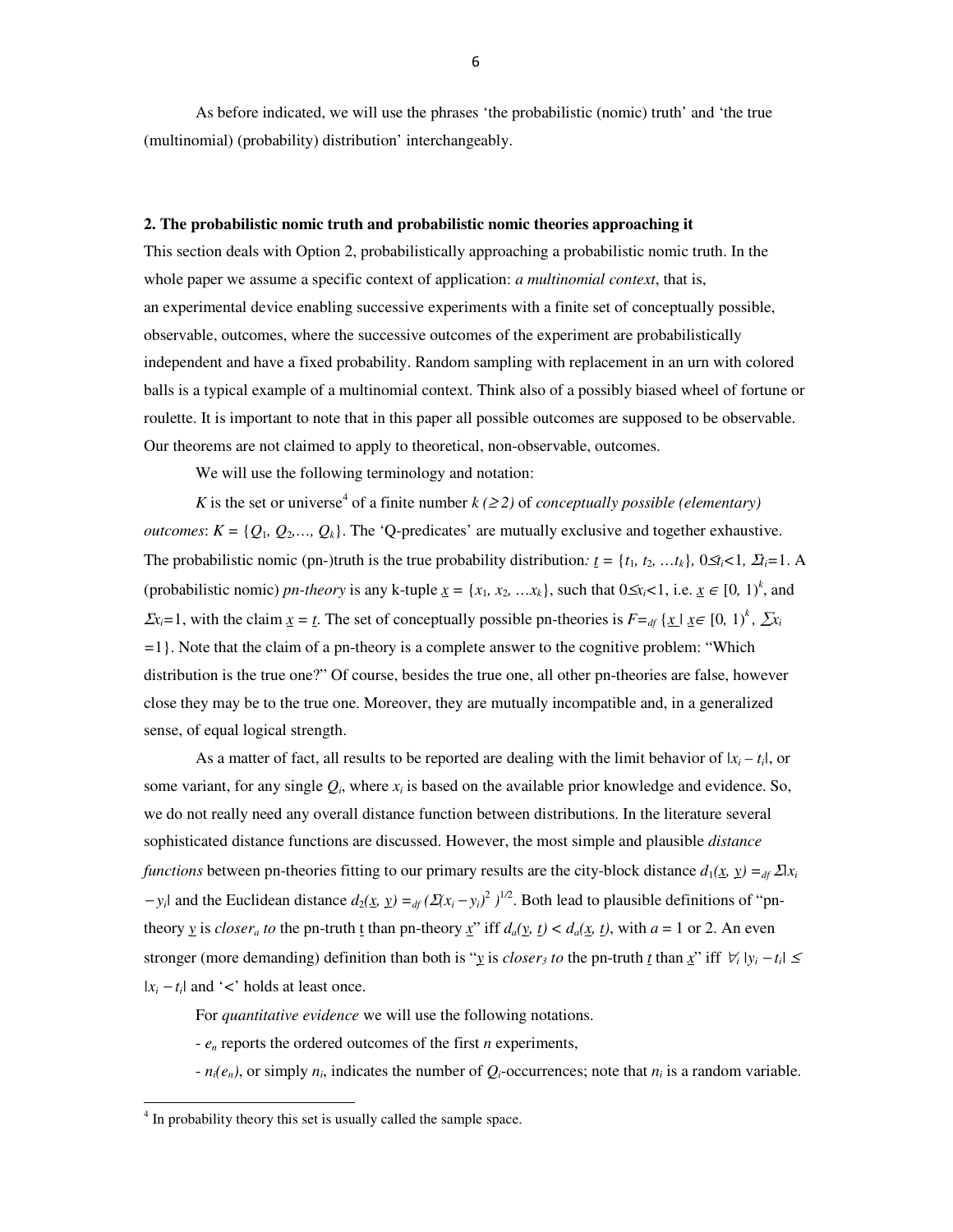We will soon turn to the updating of pn-theories, but first we will introduce one comparative result for two fixed pn-theories, viz. a kind of success theorem, that is, about the comparative limit behavior of two pn-theories to be expected due to the limit behavior of the corresponding relative frequency. We will use the following restricted definitions:

**Definition:** *y is relative to Q<sub><i>i*</sub> closer to the pn-truth than  $\underline{x}$  iff  $|t_i - y_i| < |t_i - x_i|$  or, equivalently:  $(t_i - y_i)^2 < (t_i - x_i)^2$ , i.e. a smaller distance from the true probability of  $Q_i$ .

**Definition:**  $\gamma$  is relative to  $Q_i$  in  $e_n$  more successful than  $\chi$  iff  $|n/n - \gamma_i| < |n/n - \chi_i|$  or, equivalently:  $(n/n - y_i)^2 < (n/n - x_i)^2$ , i.e. a smaller distance from the observed relative frequency of *Q<sup>i</sup>* .

#### *Theorem 1: Restricted Expected (Probabilistic-)Success Theorem*

If  $\gamma$  is relative to  $Q_i$  closer to the pn-truth than  $\chi$  if and only if it may be expected that  $e_n$  is such that  $\gamma$  is relative to  $Q_i$  more successful than  $\chi$ .

For the proof, see the Appendix. Note the 'if'-side. It may seem surprising, for a success theorem normally is restricted to the 'only if'-side: closer to the truth entails more success. See e.g. Theorem 5, below. However, Theorem 1 deals with 'expected success'.

Of course, there is a plausible generalization of this theorem based on the very strong definition of 'closer to', i.e. 'closer<sub>3</sub> to', and a similarly strong version of 'more successful', i. e. both starting with "for all  $Q_i$  ....".

#### **3. Probabilistic nomic truth approximation by Carnapian inductive probabilities**

This section deals with a Carnapian way of realizing Option 2 (probabilistically approaching a probabilistic nomic truth). As before: given is a device enabling successive experiments where the successive outcomes of the experiment are probabilistically independent and have a fixed probability. Hence, a multinomial device with nomological or nomic behavior, i.e. with a set K of a finite number *k*( $≥$ *)* of possible (observable) outcomes  $Q_1, Q_2, \ldots Q_k$ , with true probabilities  $t_1, t_2, \ldots t_k$  (0≤*t*<sub>i</sub>≤1*,*  $\Sigma_i$ =1). Recall that  $e_n$  reports the ordered outcomes of the first *n* experiments, and  $n_i$  the number of  $Q_i$ occurrences. The Carnapian 'characteristic value' or 'prediction function'  $p_c(Q_i|e_n)$ , i.e. the probability that  $Q_i$  will be the outcome of the next experiment, i.e. after  $e_n$ , is defined as the weighted mean of the relative frequency  $(n/n)$  and the logical or initial probability  $(1/k)$ , i.e. *the initial probabilistic nomic (pn-)theory*:

$$
p_C(Q_i|e_n) = \frac{n}{n + \lambda} \frac{n_i}{n} + \frac{\lambda}{n + \lambda} \frac{1}{k} = \frac{n_i + \lambda/k}{n + \lambda}
$$
, with real-valued  $\lambda$ ,  $0 < \lambda < \infty$  (1C)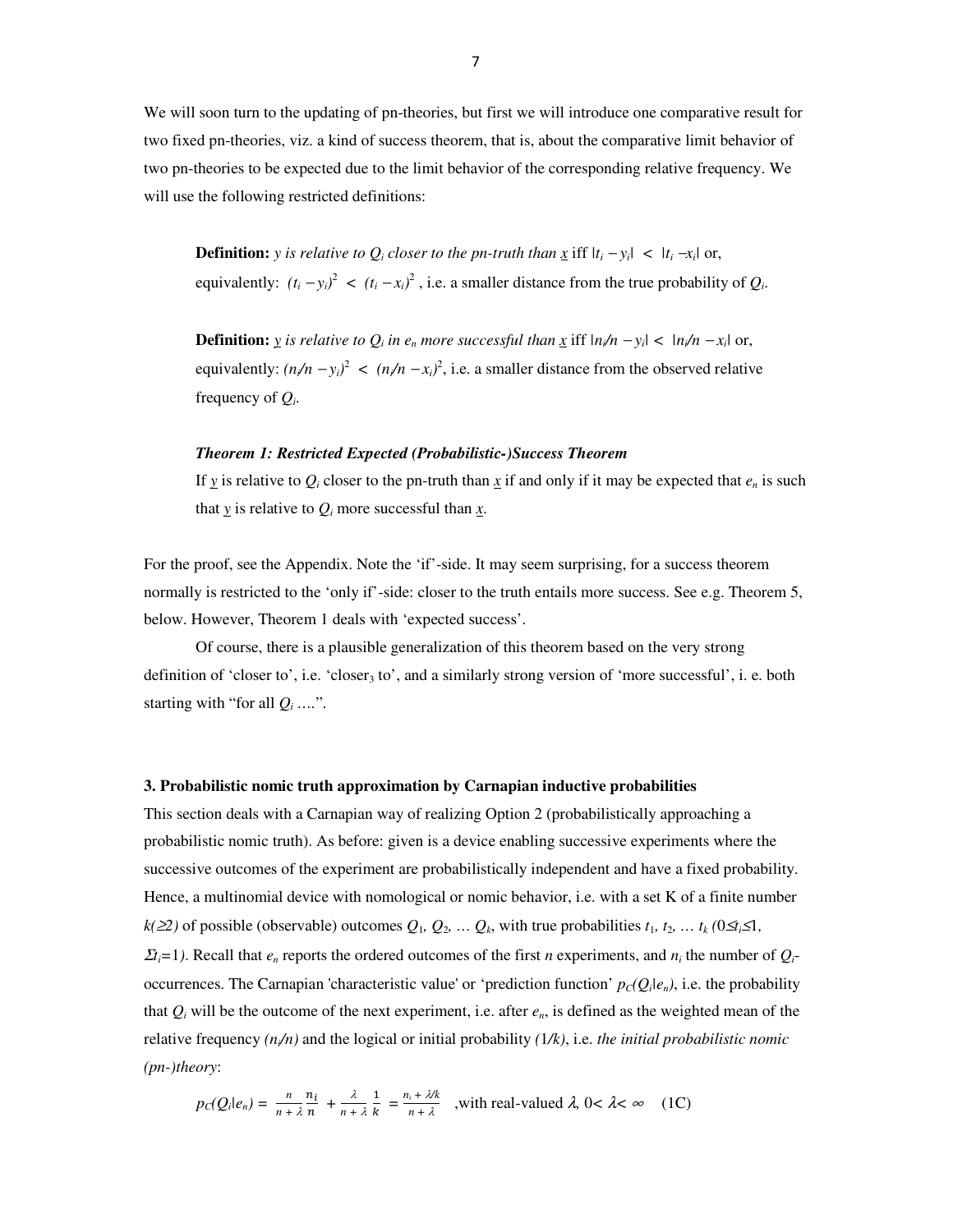Informally we may say that this Carnapian value is an inductive probability in the sense that it will gradually approach the true (nomic) probability  $t_i$  of  $Q_i$ , since the relative frequency  $(n/n)$  will do so and its weight  $(n/(n + \lambda))$  will approach 1 at the cost of the weight of the initial probability (1/k). The smaller the parameter  $\lambda$  the faster this convergence will take place. In sum: this 'Carnap-system' is here a perfect means of approaching (*k*) 'probabilistic nomic truths', by gradually learning from experience in a probabilistic way, i.e. Option 2. Note that just taking the relative frequency, the socalled straight rule, is also a form of learning from experience, a jumping form. However, apart from technical probability problems, you then exclude every conceptual possibility you have not yet observed, by assigning zero probability, which is not very open minded, to say the least.

The informal claim that the prediction function (1C) goes to the pn-truth  $t_i$  when *n* goes to  $\infty$ , still needs a precise definition and corresponding theorem. Let *Prob<sup>t</sup>* indicate the probability according to the probabilistic truth  $\underline{t} = d\underline{t} < t_1, t_2, \ldots, t_k$ >.

#### *Theorem 2: Carnap-systems converge to the probabilistic nomic truth*

Informally, the Carnapian updating of the initial pn-theory approaches the pn-truth with probability 1. Formally:

 $Prob_t (lim_{n\to\infty} p_C(Q_i|e_n) = t_i) = 1$ , i.e.  $Prob_t [\forall_{\varepsilon>0} \exists_{N\geq 0} \forall_{n\geq N} |p_C(Q_i|e_n) - t_i| < \varepsilon] = 1$ , i.e.  $Prob_t$   $\left[ \forall \varepsilon > 0 \right] \xrightarrow{\mathcal{J}_N} \sum_{n=1}^n \left| \frac{n_i + \lambda}{n_i + \lambda} \right|$  $\frac{i + 2\kappa}{n + \lambda} - t_i$  | <  $\varepsilon$ )] = 1

Theorem 2 is, in more or less detail, well-known in the literature. For the proof, based on *the strong law of large numbers*, see the Appendix.

Although the theorem is a kind of *condition sine qua non* for calling Carnapian updating in the multinomial context truth approximation, there is a more specific intuition associated with truth approximation: 'later' Carnapian pn-theories are, as a rule, closer to the true probability (the pn-truth) than 'earlier' ones, that is, as a rule, there is stepwise approximation. However, this is not precisely what we can prove. Recall that  $t_i$  is the true probability of  $Q_i$  and hence the limit of  $n/n$  as  $n$  goes to  $\infty$ . Let  $p_{\text{Ct}}(Q_i|e_n)$  indicate  $\frac{n t_i + \lambda / k}{n_i + \lambda}$  $\frac{n_i + \lambda}{n_i + \lambda}$ , to be called *the Carnapian precursor of the pn-truth*. The Carnapian precursor at time *n* is the probability of the next event that would be assigned by the ' $\lambda$ -rule' (1C) if the observed frequency would coincide with the true probability. As is easy to check, the precursor trivially approaches the pn-truth stepwise. What we can prove is (Theorem 3) that for every significance level  $\varepsilon > 0$  and for sufficiently many trials the probability that 'later' Carnapian pntheories deviate ε-significantly from the Carnapian precursor of the pn-truth is smaller than that this happens for 'earlier' ones. We will call this the 'decreasing significant deviation'-theorem.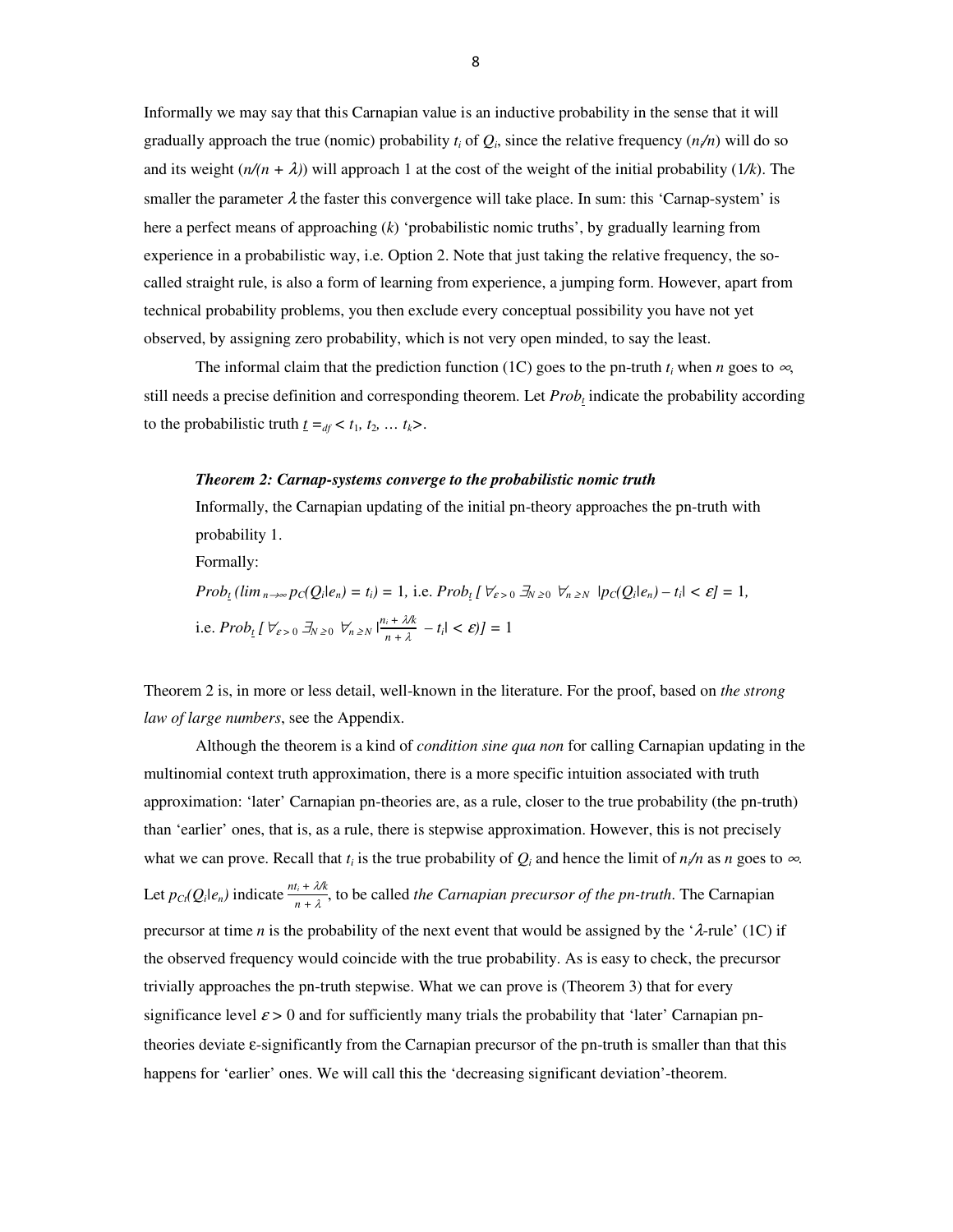We do not exclude that it is even possible to prove that in the long run there is, at least more often than not, stepwise approximation to the precursor of the pn-truth and, as said already, this precursor goes stepwise to the pn-truth. If it is possible to prove the suggested conjecture, we might be inclined to conclude, by asymptotic reasoning, that in the long run 'later' Carnapian pn-theories are at least more often than not closer to the pn-truth than 'earlier' ones, and that the failures become fewer as *n* increases. However, being closer to the corresponding precursor does not guarantee being closer to the true value, even though that precursor is closer to the true value.<sup>5</sup>

*Theorem 3: Decreasing significant deviation. For every significance level* ε *>* 0 *holds, for sufficiently large n, that the probability that the nth Carnapian prediction deviates from the n th Carnapian pn-truth-precursor* ε*-significantly is larger than the probability that the*   $(n+1)$ <sup>th</sup> Carnapian prediction deviates  $\boldsymbol{\varepsilon}$ -significantly from the  $(n+1)$ <sup>th</sup> Carnapian pn-truth*precursor.* 

 $\forall_{\varepsilon>0} \exists_{N\geq 1} \forall_{n\geq N} Prob_{t}(|p_{C}(Q_{i}|e_{n+1}) - p_{C_{i}}(Q_{i}|e_{n+1})| > \varepsilon) < Prob_{t}(|p_{C}(Q_{i}|e_{n}) - p_{C_{i}}(Q_{i}|e_{n})| > \varepsilon)$ where  $p_C(Q_i|e_n) = \frac{n}{n+1}$  $n + \lambda$  $\frac{n_i}{n}$  +  $\frac{\lambda}{n + \lambda}$  $\overline{1}$  $\frac{1}{k} = \frac{n_i + \lambda/k}{n + \lambda}$  $\frac{n+2\pi}{n+2}$ , the Carnapian value, and  $p_{ct}(Q_i|e_n) =$  $nt_i + \lambda/k$  $\frac{h_1 + h_2}{n + \lambda}$ , the Carnapian precursor of the pn-truth, and  $t_i$  is the limit of  $n_i/n$  as *n* tends to infinity (it is assumed that this limit exists, and that  $n/n$  has a binomial distribution with mean  $t_i$  and variance  $t_i(1-t_i)$ .

An easy to prove consequence is that this not only holds for the next experiment but even more so for a number of new experiments:

*Corollary 3.1: For every significance level* ε *>* 0 *and m>*0 *holds, for sufficiently large n, that the probability that the nth Carnapian prediction deviates from the nth Carnapian pn-truthprecursor* ε*-significantly is larger than the probability that the (n+m)th Carnapian prediction deviates* ε*-significantly from the (n+m)th Carnapian pn-truth-precursor.*   $\forall \varepsilon > 0 \ \exists N \geq 1 \ \forall n \geq N \ \forall m \geq 1$ :  $Prob_{t}(|p_C(Q_i|e_{n+m}) - p_C(Q_i|e_{n+m})| > \varepsilon) < Prob_{t}(|p_C(Q_i|e_n) - p_C(Q_i|e_n)| > \varepsilon)$ 

There is even a lower bound (lb) to the relevant difference in Theorem 3, which makes (the decreasing significant deviation) Theorem 3 and Corollary 3.1 even more compelling.

# *Corollary 3.2: There is a well-defined lower bound pertaining to Theorem 3*

<u>.</u>

<sup>&</sup>lt;sup>5</sup> For a counterexample to the suggested conjecture see the Appendix, between the proofs of Theorem 2 and 3.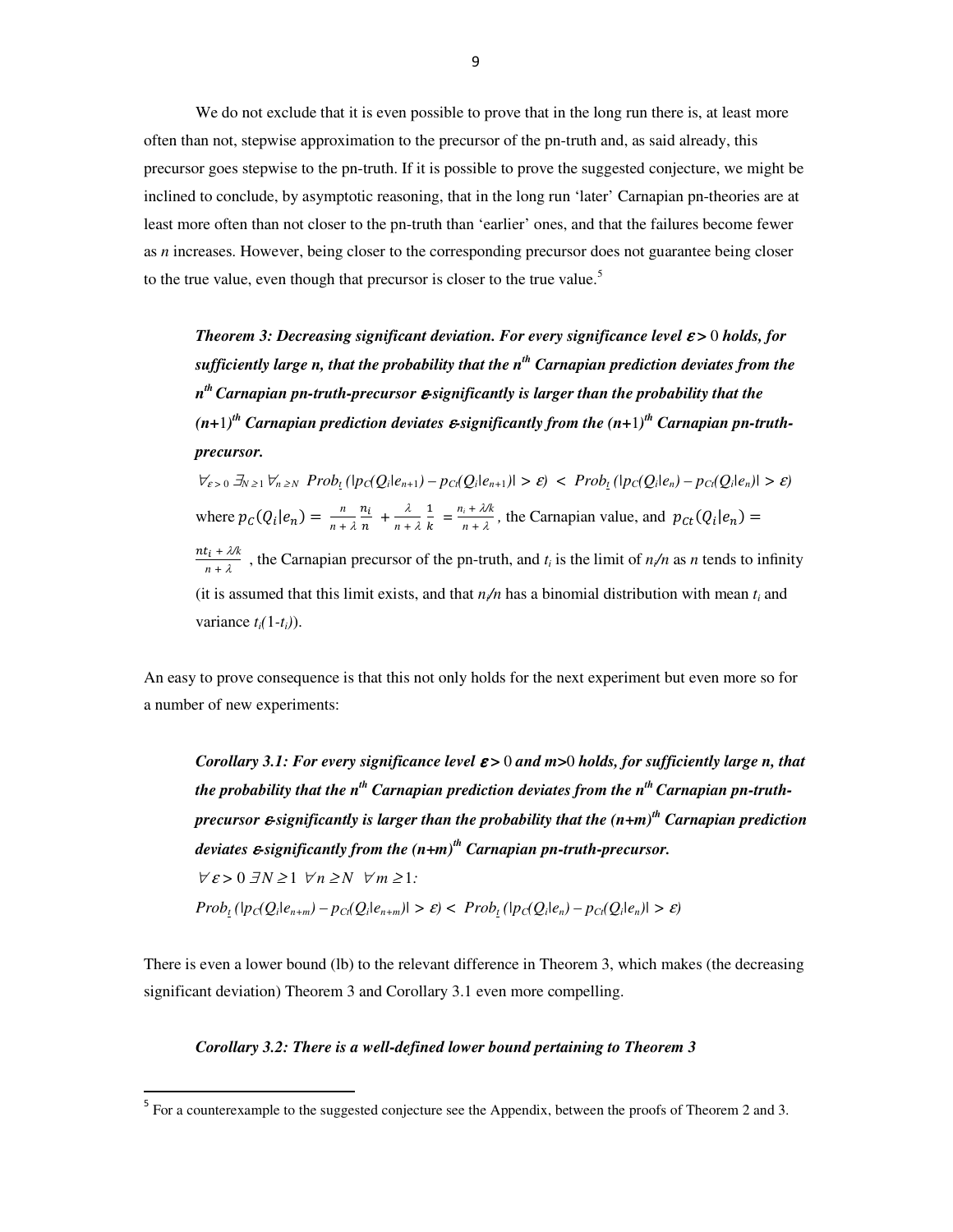$$
\forall \varepsilon > 0 \ \exists N \ge 1 \ \forall n \ge N \ \exists lb_i(n) > 0
$$
\n
$$
Prob_{\varepsilon}(|p_C(Q_i|e_n) - p_C(Q_i|e_n)|) > \varepsilon) - Prob_{\varepsilon}(|p_C(Q_i|e_{n+1}) - p_C(Q_i|e_{n+1})|) > \varepsilon) > lb_i(n),
$$
\nwhere  $lb_i(n)$  is a positive lower bound, depending on n, whose value is stated in the proof.

For the proofs of Theorem 3 and the corollaries, see the Appendix.

One might think that a stronger form of Theorem 3 must be provable, that is, that there is always stepwise approximation of the true probability, but the proof of Theorem 3 makes clear that this stronger claim does not hold. However, in terms of expected values the intuition is perfectly true.

# *Theorem 4: In a Carnap-system the expected value of the distance*  $|p_C(Q_i|e_n) - t_i|$  *goes stepwise to* 0 *(or is and remains* 0 *when t<sup>i</sup> is* 1*/k)*

For the proof, see the Appendix. Direct consequences of this theorem are that the expected value of the city-block (total) distance  $\mathcal{D}p_C(Q_i|e_n) - t_i$  from the truth and the expected value of the Euclidean (total) distance from the truth, i.e.  $(\Sigma(p_C(Q_i|e_n)-t_i)^2)^{1/2}$ , go also stepwise to zero. So much for Carnap-systems illustrating Option 2: Probabilistically approaching a probabilistic nomic

# **4. The deterministic nomic truth and deterministic nomic theories approaching it**

## 4.1 Deterministic nomic theories, qualitative evidence, and their relation

truth.

l,

This section deals, among other things, with Option 1, non-probabilistically approaching a deterministic nomic truth. In the previous sections we studied a multinomial context in terms of probabilities, the probabilistic level. We could also have started with the deterministic level as follows. Given is a quasi-multinomial context: an experimental device enabling successive experiments with a finite set of conceptually possible elementary outcomes, i.e.  $K = \{Q_1, Q_2, \ldots, Q_k\}$ . Let T indicate the (unknown) subset of nomically (e.g. physically) possible (observable) outcomes ( $\mathcal{O} \neq T \subseteq K$ ).

A *deterministic theory*  $H_V$ , for  $\mathcal{O}\neq V \subseteq K$ , claims that for a specified subset *V V=T* holds.<sup>6</sup>  $H_V$  is the multinomial analogue of a so-called '(monadic) constituent', which claims that in a given universe of objects precisely the 'Q-predicates' in *V* are exemplified. Deterministic theories are deterministic just because they are non-probabilistic statements, being true or false. Of course, *HT* is the *true* deterministic theory, i.e. the deterministic truth. Note that the claim  $V=T$  of theory  $H_V$  is a complete

<sup>&</sup>lt;sup>6</sup> In the terminology of (Kuipers, 2019) this is a maximal claim.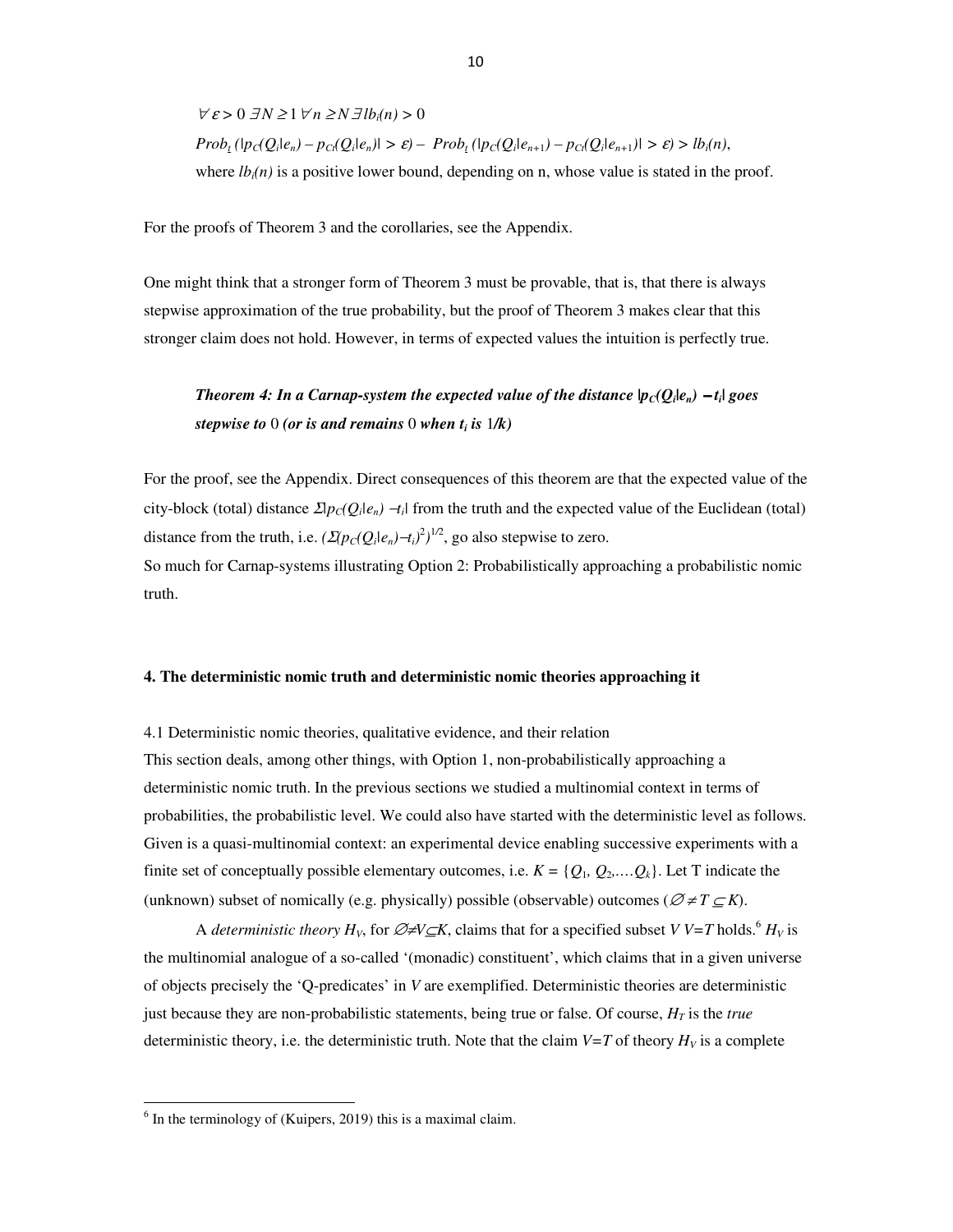answer to the cognitive problem: "Which conceptually possible outcomes have positive probability?" Hence, these theories are mutually incompatible and, in a generalized sense, of equal logical strength.

We define the (qualitative)  $\Delta$ -distance between deterministic theories  $H_V$  and  $H_W$ ,  $D(H_V, H_W)$ , as the symmetric difference between *V* and *W:*  $D(H_V, H_W) =_{df}(V-W) \cup (W-V) =_{df} V \Delta W$ . Now it is plausible to define "*H<sub>W</sub>* is  $\triangle$ -closer to the true deterministic theory *T* than  $H_V$ " by the condition  $W\triangle T\square$ *V*∆*T*.

 Later on, in the context of Hintikka-systems, we will introduce what we call a 'probabilifieddeterministic' theory: a prior distribution over the relevant deterministic theories: for a non-empty subset *V* of *K* we then have  $p(H_v) = p(V = T)$  such that  $0 \leq p(H_v) < 1$  and  $\sum p(H_v) = 1$ .

Recall that  $e_n$  reports the ordered sequence of outcomes of the first *n* experiments. Let  $R(e_n)$  = *R<sub>n</sub>* report the set of realized or exemplified outcomes in the first *n* experiments, hence,  $R_n \subseteq T$ .  $R_n$  is called the *qualitative evidence*. Under plausible assumptions, *Rn* 'increases'. More precisely, if outcomes are correctly registered,  $R_n$  necessarily is a subset of *T* and it can only expand:  $R_n \subseteq R_{n+m}$ . Moreover, in a genuine multinomial context,  $R_n$  goes to *T* when *n* goes to  $\infty$ , see Theorem 6 below.

As is easy to check,  $H_{R_{n+m}}$  is at least as  $\Delta$ -close to  $H_T$  as  $H_{R_n}$ . Consequently, if  $R_n$  is a *proper* subset of  $R_{n+m}$ ,  $H_{R_{n+m}}$  is relative to  $H_{R_n}$  a case of non-probabilistic approximation of the deterministic nomic truth, i.e. Option 1. However, these theories are not very interesting, they are just ad hoc constructions.

Similarly, truth approximation can also be guaranteed by revision of a deterministic theory in the following way (Kuipers, 2019, Ch. 15):  $H_{V \cup R_n}$  is at least as  $\Delta$ -close to  $H_T$  as  $H_V$ , which is due to  $R_n$ being a subset of *T*. However, such revisions are also rather ad hoc.

We define "*H<sub>W</sub>* is relative to  $R_n$  *at least as successful* as  $H_V$ " iff  $(R_n \cap V) \subseteq (R_n \cap W)$ . Note that this is equivalent to  $R_n$ −*W* ⊆ $R_n$ −*V*, that is, all counterexamples of  $H_W$  are counterexamples of  $H_V$ . In my work on the approximation of deterministic (nomic) truths, notably (Kuipers, 2000, 2019), the socalled *success theorem* is a kind of backbone. The following (easy to prove) theorem is a special case<sup>7</sup>:

## *Theorem 5: Deterministic Success Theorem*

 $\overline{a}$ 

If  $H_W$  is  $\Delta$ -closer to  $H_T$  than  $H_V$  then  $H_W$  is always at least as successful as  $H_V$  and (under genuine multinomial conditions) more successful in the long run.

Quantitative versions of the comparative deterministic notions '∆-closer to' and 'at least as successful' can easily be given (Kuipers, 2019, Ch. 5).

The aim to prove something like Theorem 5 for probabilistically approaching a deterministic nomic truth, Option 3, will play a guiding role in Section 6.

<sup>&</sup>lt;sup>7</sup> To be precise, it neglects evidence in terms of empirical laws induced on the basis of  $R_n$  (Kuipers, 2000, Ch. 7; 2019, Ch. 2).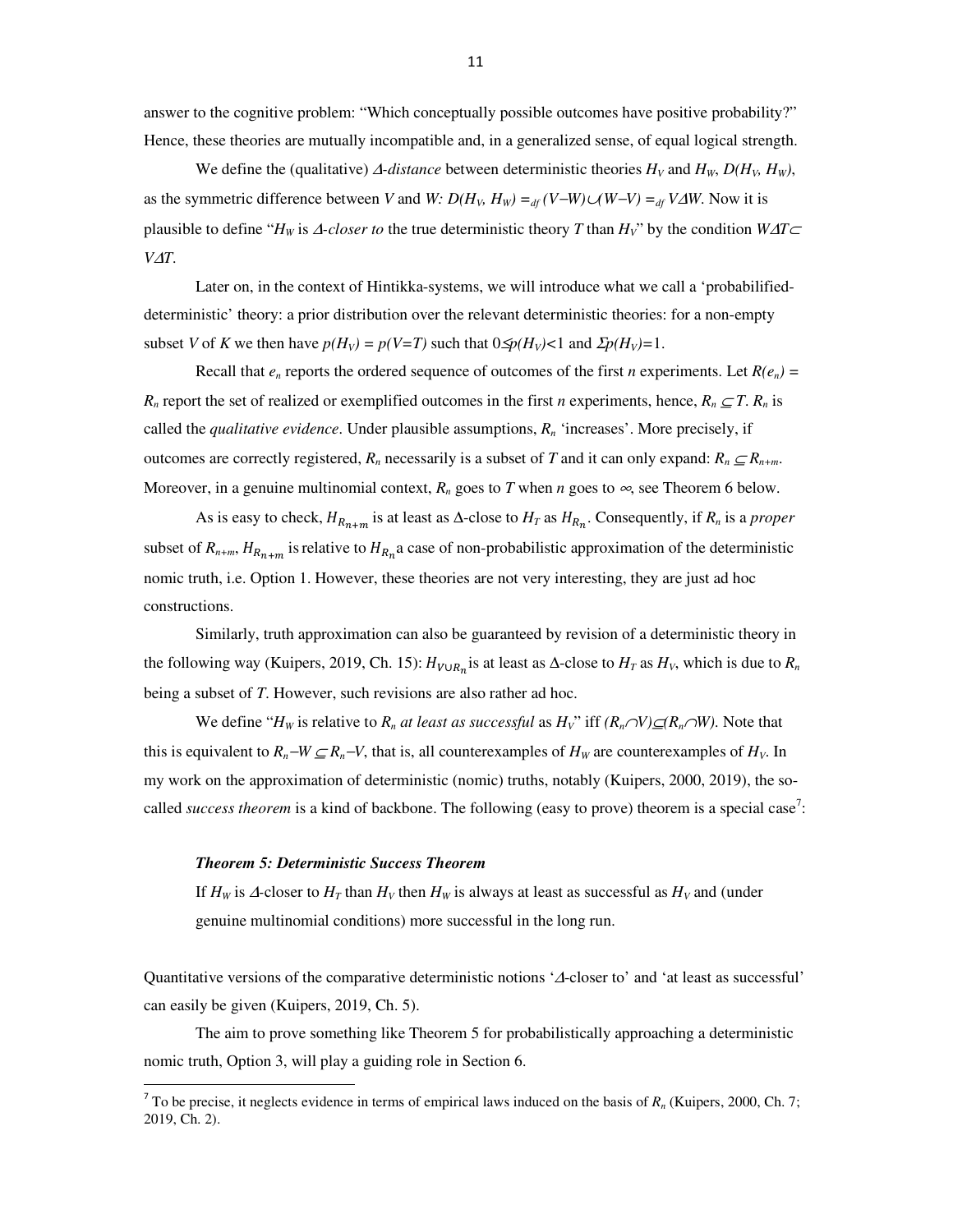4.2 Some relations between deterministic and probabilistic levels

To clarify the relevant notions, we will specify some of the relations between deterministic and probabilistic level. Here we assume throughout a genuine multinomial context, i.e. the successive outcomes of the experiment are probabilistically independent and have a fixed probability. Recall:

Set of deterministic theories:  $H = {H_V \mid \mathcal{O} \subset V \subseteq K}$  The deterministic truth:  $H_T$ Set of probabilistic theories:  $F =_{df} \{ \underline{x} \mid \underline{x} \in [0, 1)^k, \sum x_i = 1 \}$  The probabilistic truth: <u>*t*</u> We will assume that there are no nomically possible outcomes with zero probability, i.e.  $Q_i \in T$  *iff t*<sub>*i*</sub>>0, and  $T = \{Q_i | t_i > 0\}.$ 

Given a probabilistic theory <u>x</u>, then  $H_{\pi(x)}$ , with  $\pi(x) =_{df} \{Q_i | x_i > 0\}$ , is of course the corresponding deterministic theory. In particular,  $\pi(t) = T$ . Note that a deterministic theory corresponds to numerous probabilistic theories (it is a one-many relation). In some formal detail:

$$
\pi: \quad F \to H \quad \text{projection function: } \pi(\underline{x}) =_{df} \{Q_i | x_i > 0\} \\
\pi^{-1}: \quad H \to \mathcal{P}(F) - \{\varnothing\} \quad \text{reproduction function: } \pi^{-1}(H_V) =_{df} \{ \underline{x} \in F \mid \pi(\underline{x}) = V \} \\
\text{where } \mathcal{P}(F) \text{ is the powerset of } F.
$$

It is interesting to note that  $\pi^{-1}$  leads to a partition of *F*. Hence it is impossible that for some *V* and *W* " $\pi^{-1}(H_W)$  is  $\Delta$ -closer to  $\pi^{-1}(H_T)$  than  $\pi^{-1}(H_V)$ " holds, even if  $H_W$  is  $\Delta$ -closer to  $H_T$  than  $H_V$ .

Regarding evidence, recall:

Qualitative evidence:  $R_n$ : the set of realized or exemplified outcomes in the first *n* experiments: hence,  $R_n \subset T$ .

Quantitative evidence:  $e_n$  reports the ordered outcomes of the first *n* experiments,  $n_i$  the number of *Qi*-occurrences.

Of course, we have the following relation:  $R_n = R(e_n) =_{df} \{Q_i | n_i > 0\}$ . As already noted, assuming  $n_i > 0$ entails  $t_i > 0$ , then  $R(e_n)$  goes to *T* when *n* goes to  $\infty$ , see Theorem 6 below.

# **5. Hintikkian updating of a probabilified deterministic theory and its corresponding probabilistic theory, based on conditional Carnapian updating**

This section deals primarily with a first attempt to realize Option 3, probabilistically approaching a deterministic nomic truth, a problematic Hintikkian way, but in the same go also with a clear case of Option 2, probabilistically approaching a probabilistic nomic truth, the, conditional, Hintikkian way.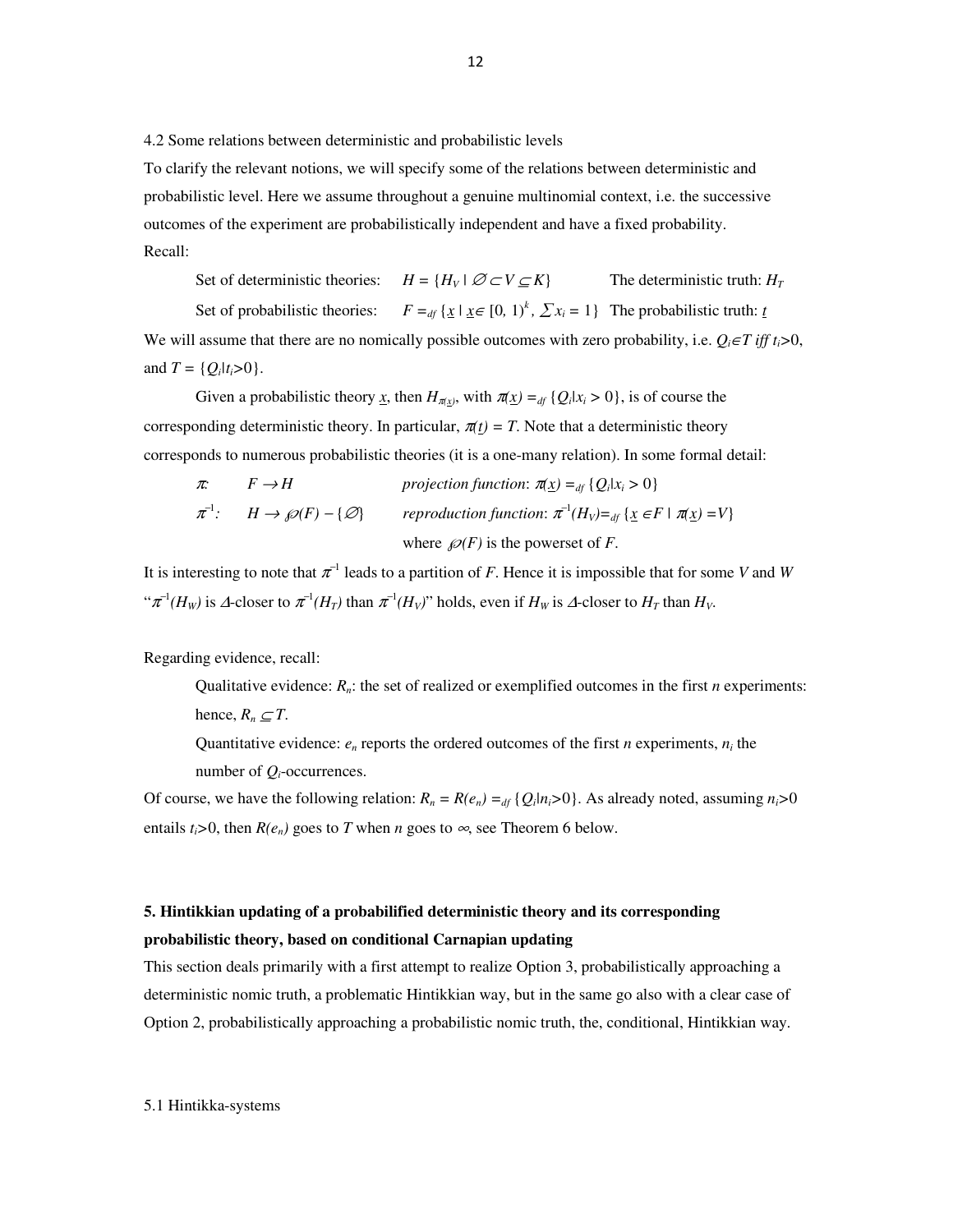In (Kuipers, 1978) I introduced so-called Hintikka-systems of inductive probability, a generalization of the kind of systems that Hintikka (1966) introduced earlier.

We assume a multinomial context. We will call a probability distribution over the possible deterministic theories 'Probabilified-Deterministic' (PD-) theory. We start with assuming a *Prior PDtheory*: let *V* be a non-empty subset of *K*, then  $p(H_v) = p(V = T)$ , such that  $0 \leq p(H_v) \leq 1$  and  $\sum p(H_v) = 1$ .

A plausible special kind of prior distribution is that only size matters:  $p(H_v) = p(H_v) = p(H_v)$  if *|V|=|W|=v*. Originally Hintikka introduced a still more specific prior distribution which is here not relevant.

To complete Hintikka-systems, we introduce *conditional Carnapian values* (conditional Cvalues, see (1C), Section 3), assuming,  $\mathcal{O} \neq V \subseteq K$ ,  $R(e_n) \subseteq V$  and  $Q_i \in V$ :

$$
p_C(Q_i|H_V\&e_n)=\frac{n_i+\lambda_V/v}{n+\lambda_V}\quad (|V|=v;\;0<\lambda_V<\infty)
$$

Note that, restricted to  $Q_i \in V$ , they sum up to 1.

Again we have the similar special case for the parameter that only size matters:  $\lambda_V = \lambda_{V} = \lambda_V$ . In this case we have at least two interesting special subcases:

1)  $\lambda_v = \lambda$ ; this was generally assumed by Hintikka

2)  $\lambda_v = v\rho$ ,  $0 < \rho < \infty$ , this holds in so-called special H-systems<sup>8</sup> (Kuipers, 1978).

By applying Bayes' theorem, the combination of a prior PD-theory and conditional C-values naturally leads to the corresponding *Posterior PD-theory:*  $p(H_v|e_n) = p(H_v)p_C(e_n|H_v) / p(e_n)$ , where  $p(e_n) =$  $\sum_{W \supseteq R(e_n)} p(H_w)p_C(e_n|H_w)$ .

Here,  $p_C(e_n|H_V)$  is of course to be calculated with the product rule applied to the successive conditional C-values. Note that the summation of  $p(e_n)$  needs only to take supersets of  $R(e_n)$  into account, because  $p_C(e_n|H_W)$  is of course 0 otherwise.

The combination of the posterior PD-theory and the relevant conditional C-values, leads to a corresponding probabilistic theory: the *Posterior probabilistic theory* (of Hintikka- or H-values):  $p_H(Q_i|e_n) = \sum_{V \supseteq R(en)} p(H_V|e_n) p_C(Q_i|H_V \& e_n)$ .

#### 5.2 Limit behavior of H-systems

In the present context, the limit behaviors of  $p(H_v|e_n)$  and  $p_H(Q_i|e_n)$  of H-systems are of course the crucial questions. In the following we do not make any special case assumption. There are three theorems of which the third is a trivial consequence of the second (Theorem 7) and Theorem 2.

We begin with a general theorem that is also important for the next section.

#### *Theorem 6: In a multinomial context all nomic possibilities are realized, with probability* 1

 8 They turn out to be equivalent to a *prima facie* totally different kind of so-called Niiniluoto-Hintikka-systems.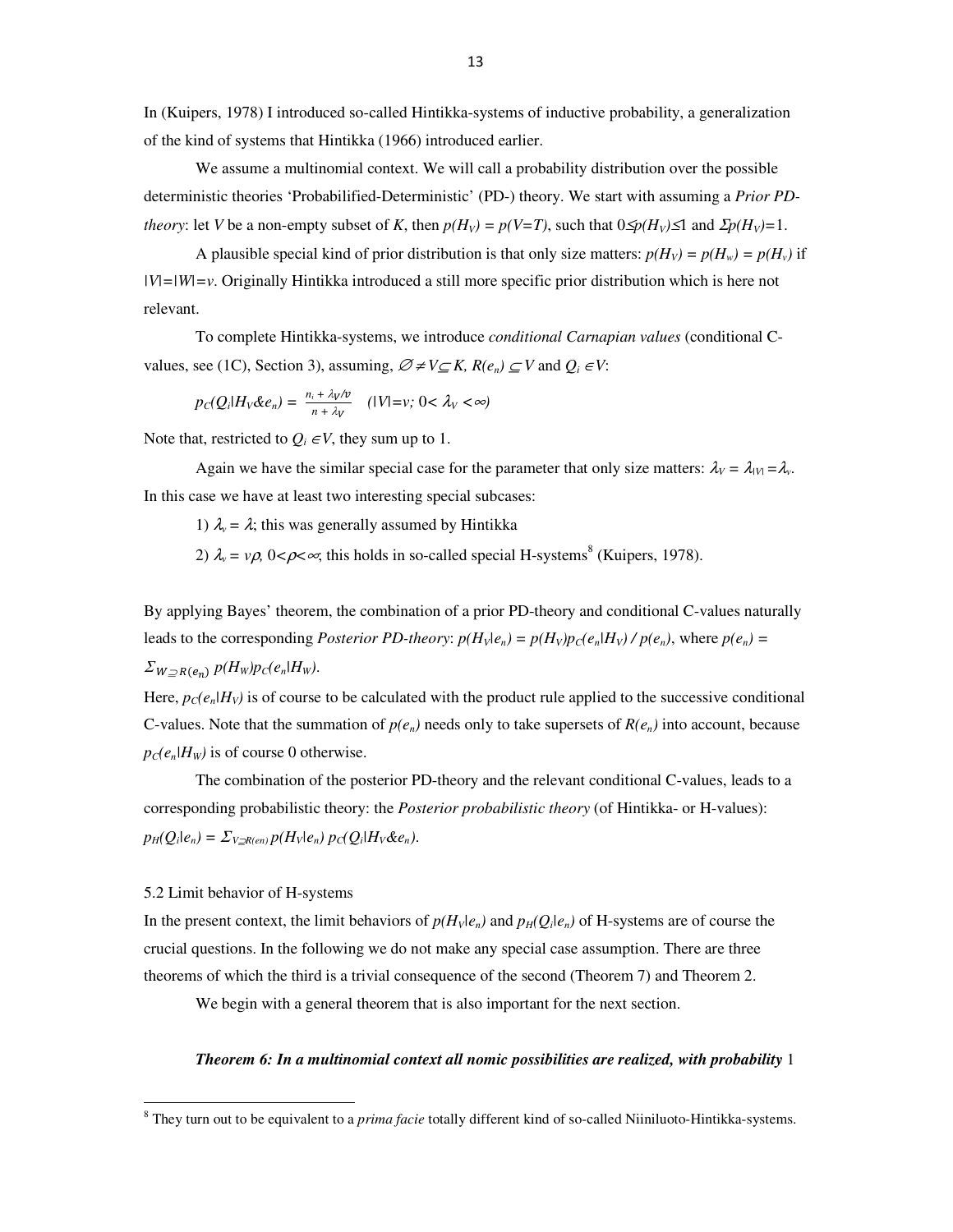$R(e_n)$  approaches  $T(R(e_n) \to T)$  (stepwise) with probability 1 for  $n \to \infty$ . *Formally:*  $Prob_t [lim_{n \to \infty} (R(e_n) = T)] = 1$ *, i.e.*  $Prob_t [\exists_{N \geq 0} \ \forall_{n \geq N} (R(e_n) = T)] = 1$ 

The formal proof is in the Appendix.

This theorem is in fact well-known: in a binomial case both outcomes will, with probability 1, show up sooner or later because they have a positive probability. The trivial consequence, stated in the theorem, is that this also holds in the multinomial case for all nomically possible (observable) outcomes are assumed to have positive probability; of course, they show up one at a time (i.e. stepwise).

Note that this theorem reports a kind of objective probabilistically based approximation of the deterministic truth  $H_T$  associated with *T*, that is, a kind of Option 3: (objective) probabilistic approximation of a deterministic truth.<sup>9</sup>

The next theorem is also crucial:

## *Theorem 7: Hintikka-systems converge to the deterministic truth with probability* 1

In an H-system the posterior probability of  $H_V$  gradually (but not necessarily stepwise) approaches 1 with probability 1 when  $H_V$  is the deterministic truth, and it may suddenly fall down to 0 or gradually approach 0 otherwise.

Briefly, if  $n \to \infty$  then, with probability 1,  $p(H_V|e_n) \to 1$  if  $V=T$ , otherwise  $\to 0$  (the latter as soon as  $R(e_n) - V \neq \emptyset$ , if  $T - V \neq \emptyset$ , or gradually, if  $V \supset T$ ).

Formally,  $Prob_{t}[lim_{n\to\infty}p(H_{T}|e_{n})=1]=1$ , i.e.  $Prob_{t}[ \forall_{\varepsilon>0} \exists_{N\geq0} \forall_{n\geq N} |p(H_{T}|e_{n})-1|<\varepsilon]$ =1, and, for  $V \neq T$ , Prob<sub>1</sub> [lim<sub>n  $\rightarrow \infty$ </sub> p(H<sub>V</sub>|e<sub>n</sub>) = 0] = 1, i.e. Prob<sub>1</sub> [ $\forall_{\varepsilon > 0} \exists_{N \geq 0} \forall_{n \geq N} p(H_v|e_n)$  <  $\varepsilon$ *]* =1 (where in the latter case  $p(H_v|e_n)$  drops to 0 as soon as  $R(e_n) - V \neq \emptyset$ , if  $T - V \neq \emptyset$ , or gradually, if  $V \supset T$ ).

For the proof, see the Appendix. It is important to know that the proof of Theorem 7 is strongly based on Theorem 6 ( $R(e_n) \to T$  (stepwise) with probability 1 for  $n \to \infty$ ).

At first sight, Theorem 7 again seems to state a straightforward case of probabilistic approximation of a deterministic truth, i.e. Option 3. However, in the next section we will start with questioning this qualification.

#### *Theorem 8: Hintikka-systems converge to the probabilistic truth with probability* 1

The posterior probability  $Q_i$  approaches the true probability of  $Q_i$  with probability 1. Formally,  $Prob_{t}(lim_{n\to\infty}p_H(Q_i|e_n)=t_i)=1$ , i.e.  $Prob_{t}[\forall_{\varepsilon>0}\exists_{N\geq0}\forall_{n\geq N}|p_H(Q_i|e_n)-t_i|<\varepsilon]=$ 1

l,

<sup>&</sup>lt;sup>9</sup> Note that, in view of Theorem 6, revision  $H_{V*e_n} =_{df} H_{V \cup R(e_n)}$  goes with probability 1 to  $H_{V \cup T}$ .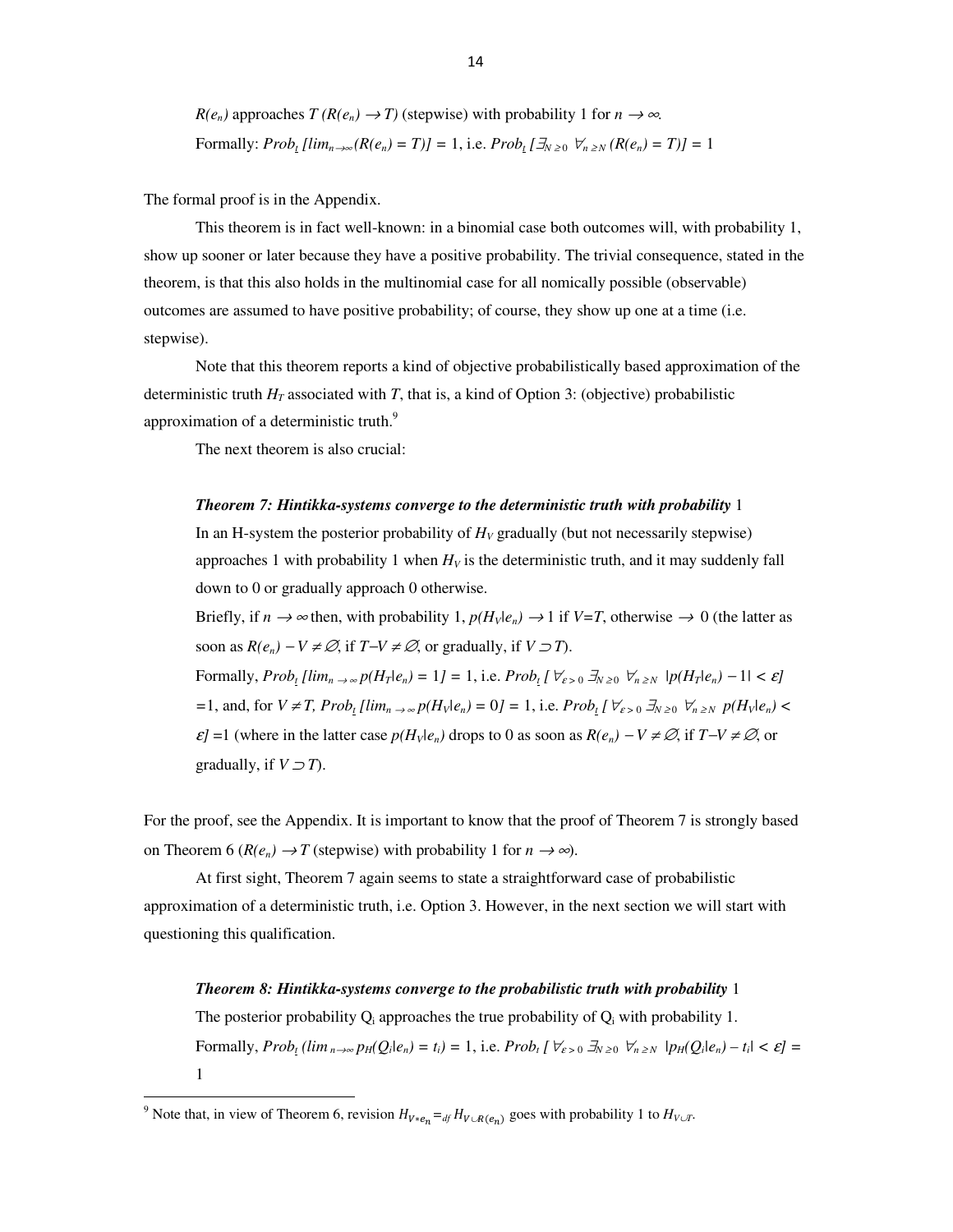Theorem 8 directly follows from Theorem 7 and the fact that  $p_C(Q_i|H_T\&e_n) \to t_i$ , which is an adapted version of Theorem 2, i.e. applied to conditional C-systems. Theorem 8 states a case of gradual probabilistic approximation of a probabilistic truth, again a clear case of realizing Option 2, the, conditional, Hintikkian way**.** We leave the question whether it is possible to prove something like (the decreasing significant deviation) Theorem 3, like in the case of Carnap-systems, for further research.

#### **6. Option 3: Probabilistically approaching a deterministic truth**

This section deals with a second, more adequate, attempt to realize Option 3, probabilistically approaching a deterministic nomic truth, to be called the Hintikka-Niiniluoto way. Recall that Theorem 7 states: if  $n \to \infty$  then  $p(H_v|e_n) \to 1$  if  $V=T$ , otherwise  $\to 0$ , the latter suddenly as soon as *R(e<sub>n</sub>*) −*V* ≠ ∅, if *T*−*V* ≠ ∅, or gradually, if *V*⊃*T*. The cases *V*=*T* and *V*⊃*T* are defensibly described as cases of truth approximation. However, in the third case, when  $T - V \neq \emptyset$ ,  $p(H_v|e_n)$  will sooner or later suddenly fall down from some positive value to 0, viz. when  $R(e_n)$  becomes such that  $R(e_n) - V \neq \emptyset$ , that is, as soon as a counterexample to  $H_V$  appears. This goes against the basic intuition that though the probability of a hypothesis may well be confronted with this fate, it is problematic from the point of view of verisimilitude. For the falsified hypothesis, more generally, any false hypothesis may well be close to the truth. This is one of the main reasons for Popper's claim that probability and verisimilitude are quite different concepts.

This is also the reason why the following tentative probabilistic success theorem is problematic. Let us consider conditional Carnap-systems and call  $H_W$  more successful relative to  $e_n$ than  $H_V$  iff  $p_C(e_n|H_W) > p_C(e_n|H_V)$ . Assuming that  $\lambda$  is constant, it is now easy to prove that if  $T \subset W \subset$ *V*, and hence  $H_W$  is ∆-closer to  $H_T$  than  $H_V$ , then  $H_T$  is always more successful than  $H_W$ , and  $H_W$  is always more successful than  $H_V$ . The crucial point is that, in calculating  $p_C(e_n|H_X)$  for  $X = T$ , *W* and *V*, respectively, the numerators of the corresponding C-values, i.e.  $n_i + \lambda/t$ ,  $n_i + \lambda/w$ , and  $n_i + \lambda/v$ , are decreasing, due to  $t \le w \le v$ , while their denominators are the same, viz.  $n + \lambda$ . However, this does not work out nicely for other cases of  $H_W$  being  $\Delta$ -closer to  $H_T$  than  $H_V$ , for if  $T - W \neq \emptyset$  we may have  $T - W \neq \emptyset$  $R(e_n) \neq \emptyset$ , in which case we get 0 probability for  $p_C(e_n|H_w)$  and hence the likelihood is no longer a sophisticated measure of the success of *HW*.

Note that an attractive point of the present definition of 'more successful' in the context of the tentative success theorem is that it is not laden with the notion of nomic truth, let alone nomic truthlikeness. This feature is typical for success theorems, like Theorem 5, in the context of nonprobabilistic approximation of deterministic truths. Unfortunately, we did not find a probabilistic definition of 'more successful' that is independent of a truthlikeness definition, but nevertheless enabling some kind of probabilistic success theorem.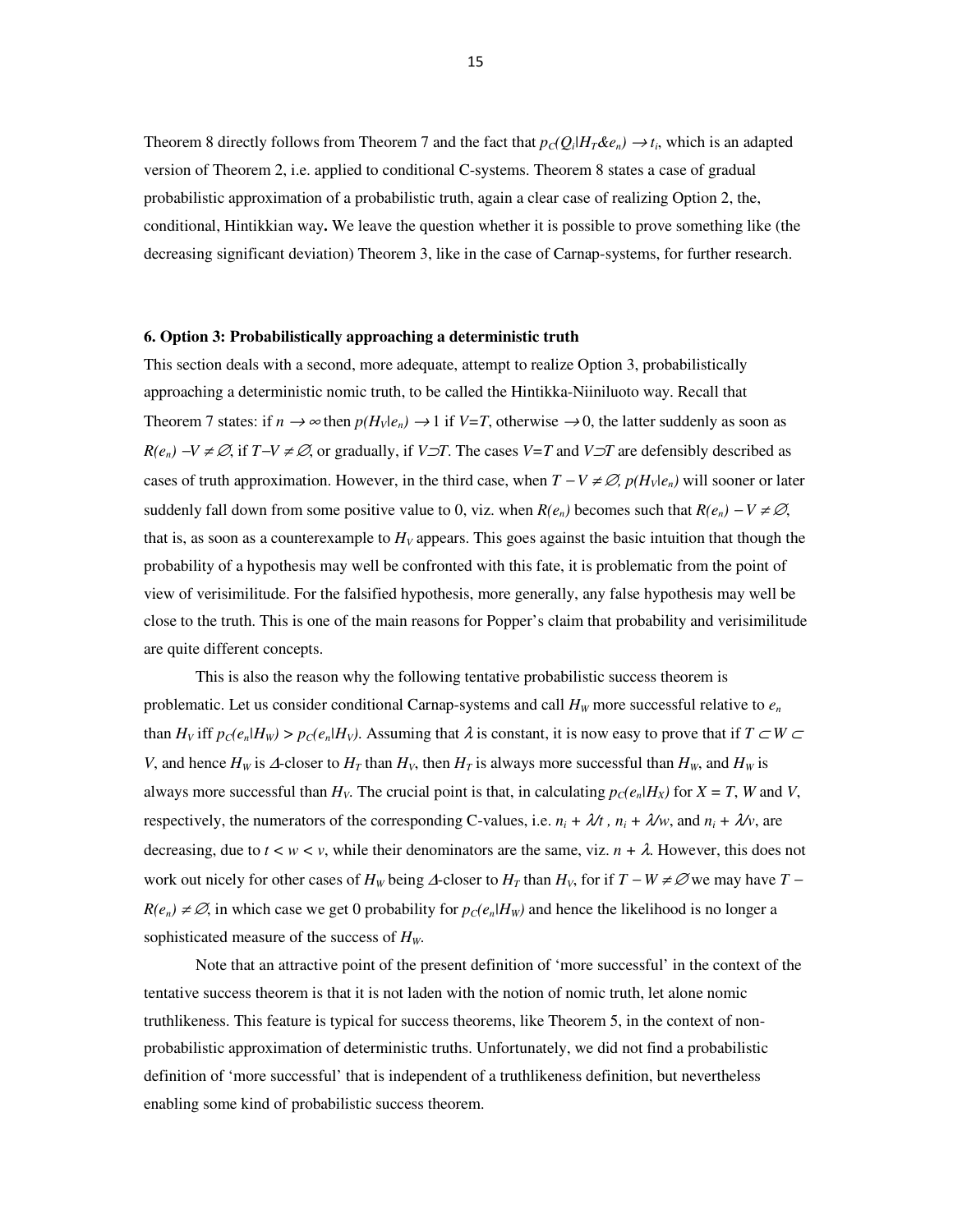However, apart from this ladenness problem, we can get a very nice kind of success theorem in terms of Ilkka Niiniluoto's (1987) notion of 'estimated distance from the truth'. For this purpose we need a distance function between subsets of *K*. Let *d(V, W)* be a real-valued normalized metric, i.e. a distance function satisfying the standard conditions:  $0 \le d(V, W) \le 1$ ,  $d(V, W) = 0$  *iff V=W, d(V, W) =*  $d(W, V)$ , and  $d(V, W) \leq d(V, X) + d(X, W)$ . A plausible metric in the present case is the size distance, i.e. the normalized size of the symmetric difference:  $d_A(V,W) = d_f(V\Delta W)/|K|$ . Whatever *d* is, we assume that if  $H_W$  is  $\triangle$ -closer to  $H_T$  than  $H_V$  (i.e. if  $W\triangle T \subset V\triangle T$  then  $d(V, T) \geq d(W, T)$ ), which is trivially the case for the suggested quantitative version of the symmetric distance, *d*∆*.*

We need the following definitions.

- 1. *H<sub>W</sub>* is *d-closer* to  $H_T$  than  $H_V$  iff  $d(W, T) < d(V, T)$ .
- 2. *Estimated Distance from the Truth*  $(H_v|e_n) = EDT(H_v|e_n) = \sum_{X \supset P(e_n)} p(H_X|e_n) d(V, X)$ .
- 3. *H<sub>W</sub>* is *estimated to be d-closer to the truth* than  $H_V$  in view of  $e_n$ *: EDT(H<sub>W</sub>* $|e_n|$ ) < *EDT* $(H_v|e_n)$ .

Note that the last notion is via EDT not only probabilistic but also substantially laden with the notion of nomic truth, and even with a specific version of the idea of nomic truthlikeness, viz. in terms of a distance function from, in particular, the possible nomic truth.

Note also that Theorem 7 (if  $n \to \infty$  then, with probability 1,  $p(H_1|e_n) \to 1$  if  $V=T$ , otherwise  $\rightarrow$  0) has now an immediate corollary.

*Corollary 7.1: EDT(Vle<sub>n</sub>) converges with probability 1 to*  $d(V, T)$ Formally:  $Prob_t \left[ \lim_{n \to \omega} EDT(V|e_n) = d(V, T) \right] = 1$ , i.e.  $Prob_t [\forall z \in \exists N \ge 0 \ \forall n \ge N \ | EDT(V|e_n) - d(V, T) | < \varepsilon$ ] = 1

Recall that the proof of Theorem 7 is strongly based on Theorem 6 ( $R(e_n) \to T$ , with probability 1), which is based on the true distribution *Prob<sup>t</sup>* .

*Theorem 9: Deterministic-Probabilistic Quasi-Success Theorem (DPQ-Success Theorem)*  If  $H_W$  is *d-closer to* the deterministic truth  $H_T$  than  $H_V$  (by assumption entailed by ' $\Delta$ -closer to') then with probability 1  $H_W$  will in the long run be estimated to be *d*-closer to the truth than  $H_V((EDT(H_w|e_n) < EDT(H_v|e_n)).$ Formally: if  $d(W, T) < d(V, T)$  then  $Prob_t \left[ \lim_{n \to \infty} \left( \frac{EDT(H_w|e_n)}{E} \right) \right] < EDT(H_v|e_n) = 1$ , i.e.  $Prob_t [\forall_{\varepsilon>0} \exists_{N\geq0} \forall_{n\geq N} (EDT(H_V|e_n) - EDT(H_W|e_n)) > \varepsilon] = 1$ 

For the proof of Theorem 9, see the Appendix. It is strongly based on Corollary 7.1.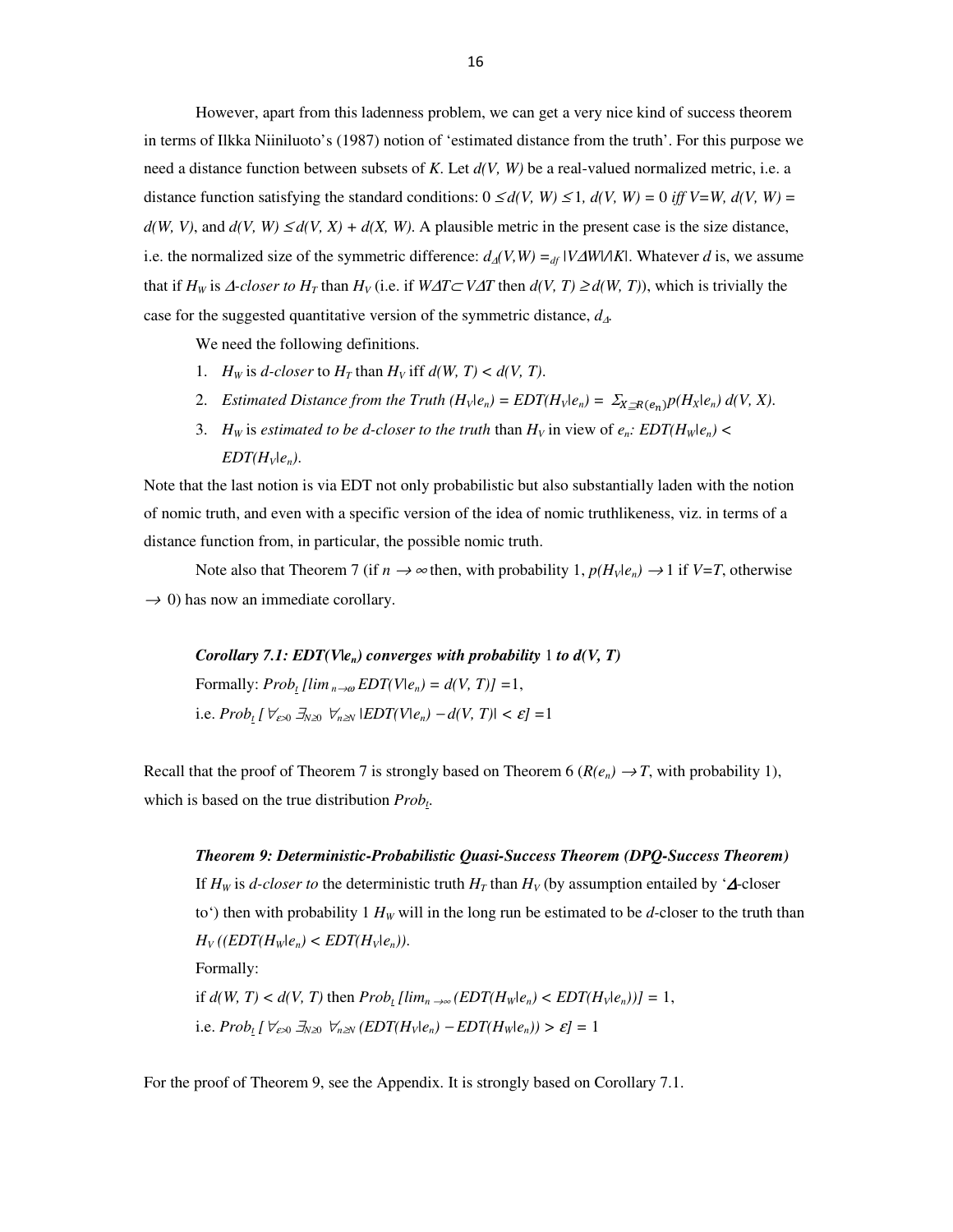Our claim is that this DPQ-Success Theorem may be seen as the core of genuine probabilistic approximation of the deterministic truth  $(H_T)$  in the present context, viz. by decreasing (probabilistic) EDT, i.e. Option 3, the Hintikka-Niiniluoto way. The reasoning behind this claim is an adapted version of the reasoning behind the claim that the deterministic success theorem (Theorem 5) is the core of deterministic truth approximation by increasing empirical success (e.g. Kuipers, 2019, p. 57):

- Assuming that  $H_W$  is at a certain moment estimated to be *d*-closer to the truth  $H_T$  than  $H_V$ , propose and test the 'probabilistic empirical progress (PEP-)hypothesis':  $H_W$  (is and) remains (at least in the long run) estimated to be  $d$ -closer to the truth than  $H_V$ .
- Assuming that after 'sufficient confirmation' the PEP-hypothesis is accepted (for the time being), argue on the basis of DPQ-Success Theorem to what extent the 'truth approximation (TA-)hypothesis', that is,  $H_W$  is *d*-closer to the truth  $H_T$  than  $H_V$ , is the best explanation for this case of probabilistic empirical progress, i.e., that this is a case of probabilistic approximation of a deterministic truth.
- Abductively conclude (for the time being) that  $H_W$  is *d*-closer to the truth  $H_T$  than  $H_V$ , i.e., that deterministic truth approximation has been achieved in a probabilistic way.<sup>10</sup>

### **7. Concluding remarks**

 $\overline{a}$ 

In the introduction we distinguished three options:

Option 1. Non-probabilistically approaching a deterministic nomic truth

Option 2. Probabilistically approaching a probabilistic nomic truth

Option 3. Probabilistically approaching a deterministic nomic truth

We may conclude that all three options make perfect sense in a multinomial context. It is plausible to expect that this is also the case in other well-defined probabilistic contexts. It may well be enlightening to elaborate the options in some detail in one or more of these other contexts.

Hence, we may conclude that, as already anticipated by Festa (1993), the (realist) truth approximation perspective on Carnap- and Hintikka-systems leads to the unification of the inductive probability field (formally, in their style) and the field of truth approximation.

 $10$  There is a quite different variant of Option 3, viz. approaching a 'deterministic nomic truth' in a probabilistic, more specifically, measure-theoretical way. Ch. 5 and Ch. 13 of (Kuipers, 2019) deal with it. Ch. 5 provides a quantitative, measure-theoretical version of basic, qualitative approximation of the (deterministic) nomic truth. Ch. 13, entitled "Empirical Progress and Nomic Truth Approximation by the 'Hypothetico-Probabilistic Method'" builds on this. The crucial difference is that the latter assumes a deterministic context with a straightforward deterministic truth, that is, unlike the present paper, there is no underlying probability process that gives rise primarily to a probabilistic truth, and indirectly to a deterministic truth.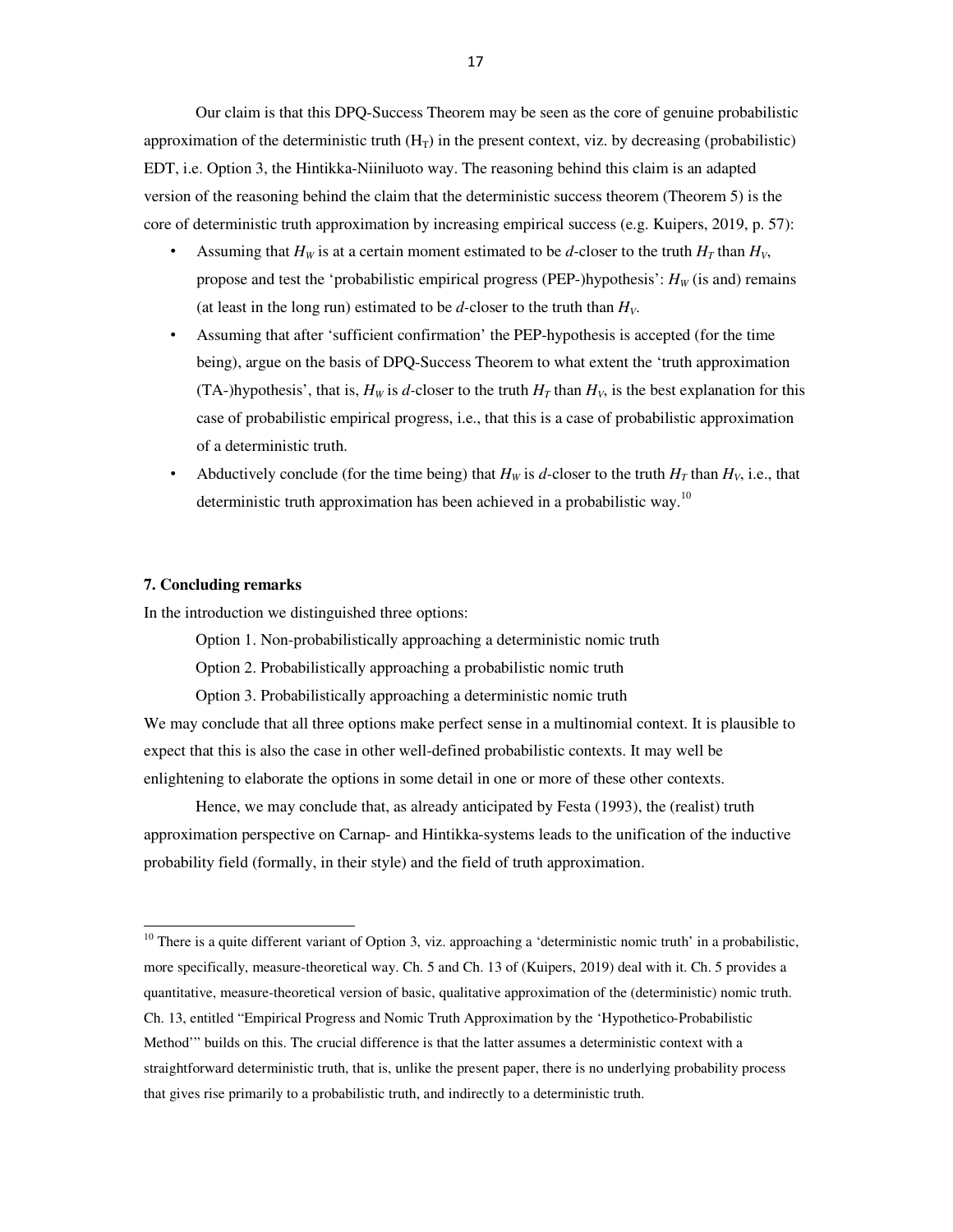The present paper leaves several questions for further research. Among others, there is the question whether the convergence to the probabilistic truth (Section 5, Theorem 8) of Hintikkasystems, like Theorem 3 in the case of Carnap-systems, may also be a matter of 'decreasing significant deviation'. Moreover, in Section 6, we found a nice kind of success theorem in terms of Ilkka Niiniluoto's (1987) notion of 'estimated distance from the truth'. However, that notion is laden with the notion of nomic truth. Is there a notion of 'more successful' that is not laden with that notion and nevertheless enables an interesting success theorem? Finally, there is the plausible connecting question whether the way in which Hintikka-systems realize Option 3 can be conceived as an extension or concretization of qualitatively approaching the deterministic nomic truth, i.e. Option 1.

It may be illuminating to pay some attention to the well-known distinction between content and likeness definitions of verisimilitude/ truthlikeness, introduced by Sjoerd Zwart (2001) (see also Oddie, 2016) and, related, the distinction between theories with the same versus different logical strength. These distinctions were not yet relevant for the present paper for the following reasons. As said before, the paper is in fact restricted to, following the terminology of Niiniluoto (1987), truth approximation between *complete* answers to a cognitive problem, i.e. the problem which complete answer is the true one? As far as the logical problem of verisimilitude is concerned the first, in a sense elementary, question is e.g. which of two (conceptually) relevant propositional or monadic constituents is closer to the truth, i.e. the true constituent? Similarly, which of two relevant probability distributions is closer to the truth, i.e. the true distribution? In these terms and assuming a realist perspective we focussed on Carnap-systems in view of one cognitive problem, viz. which multinomial probability distribution is (closer to) the true one. Next we focussed on Hintikka-systems in view of two cognitive problems, the one mentioned, and the cognitive problem of which (analogue of a monadic) constituent is (closer to) the true one. In many contexts there are plausible qualitative or quantitative answers to these logical questions, e.g. based on a plausible distance function between complete answers, e.g. the city-block distance between distributions and the size distance between constituents.<sup>11</sup>

The compound, or, if you wish, 'hard' logical problem of verisimilitude, however, is how to extend solutions for complete answers to *incomplete* answers to the cognitive problem: e.g. sets (e.g. intervals) of probability distributions, disjunctions of constituents and the like. This compound logical problem is not touched upon in the present paper, neither for the cognitive problem of the true distribution, nor for that of the true constituent. However, the mentioned distinctions (content vs

l,

 $11$  Of course, something like the distinction between content and likeness definitions could already be brought into play by the definition of '∆-closer to' between constituents, but the (more or less) standard definition of the distinction in terms of whether the logically stronger false theory is closer to the true one than the weaker theory, or vice versa, does of course not work for complete answers. In my view the distinction can best be made in terms of whether the definition of '*Y* is closer to *T* than *X*' is merely a matter of set comparisons (as in the case '∆-closer to' and the corresponding size distance) or that it includes distance considerations between members of these sets. In Kuipers (2000 and 2019) I call this the distinction between the basic (or naïve!) and refined definitions.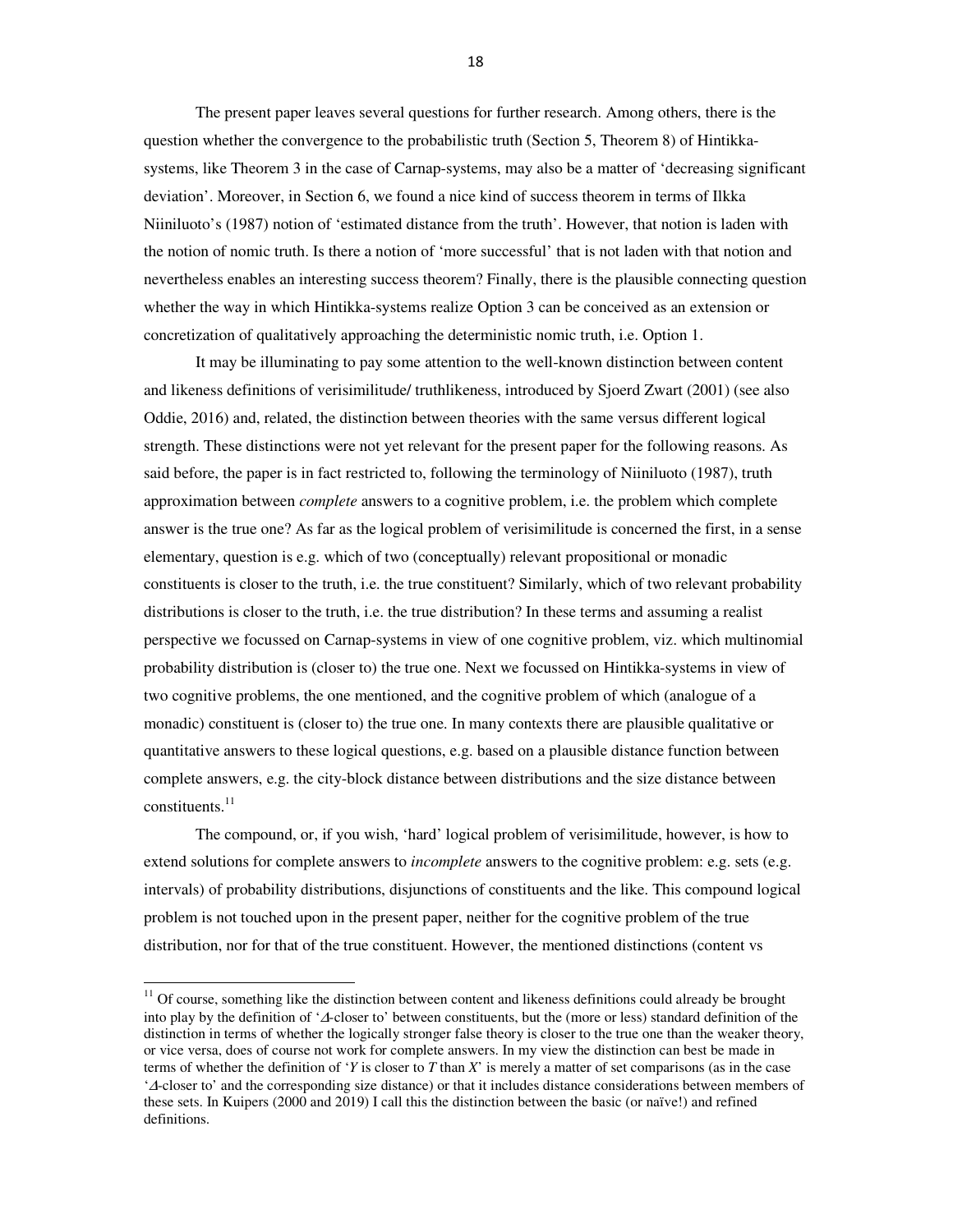likeness definitions and equal vs different logical strength $12$ ), can and will certainly play an important role in research devoted to the two compound problems.

To be sure, our main concern was not the (elementary) logical but the elementary epistemic problem of verisimilitude, that is, more specifically: the comparative evaluation on the basis of evidence of complete answers to the two relevant cognitive problems with regard to the aim of truth approximation. Again, the extension to the two relevant compound epistemic problems, including the role of the two distinctions, is an interesting challenge.

# *Appendix: Proofs of Theorems 1, 2, 3, 4, 6, 7, 9*

# *Theorem 1: Restricted Expected (Probabilistic-)Success Theorem*

If  $y$  is relative to  $Q_i$  closer to the pn-truth than  $\overline{x}$  if and only if it may be expected that  $e_n$  is such that  $y$ is relative to  $Q_i$  more successful than  $\underline{x}$ .

Proof of Theorem 1.

l,

In fact we are dealing with three binomial distributions,  $\langle x_i, 1-x_i \rangle$ ,  $\langle y_i, 1-y_i \rangle$  and  $\langle t_i, 1-t_i \rangle$ , for which the probability that the first *n* experiments result in  $n_i(e_n) = m$  according to e.g.  $\langle x_i, 1-x_i \rangle$ , i.e.  $p_{\langle x_i, 1-x_i \rangle}(n_i(e_n) = m)$ , equals  $\binom{n}{m}$  $\sum_{i=1}^{n} x_i^m (1 - x_i)^{n-m}$ . Regarding the true distribution  $\langle t_i, 1 - t_i \rangle$  it is wellknown that the mean, i.e. the expected value of the relative frequency,  $E(n/n)$ , equals  $t_i$  and the variance, i.e. the expected value of the square of the distance of the relative frequency from the true probability, i.e.  $E((n/n - t_i)^2)$ , equals  $t_i(1 - t_i)$ . Crucial for the theorem is the quasi-variance relative to *x*<sub>*i*</sub>, i.e. the expected value  $E((n/n - x_i)^2)$ , and similarly for *y<sub>i</sub>*.

$$
E((n_{i}/n - x_{i})^{2}) = E((n_{i}/n - t_{i} + t_{i} - x_{i})^{2})
$$
  
= 
$$
E((n_{i}/n - t_{i})^{2}) + 2(t_{i} - x_{i})E(n_{i}/n - t_{i}) + (t_{i} - x_{i})^{2}
$$
  
= 
$$
t_{i}(1 - t_{i}) + (t_{i} - x_{i})^{2}.
$$

The last step uses the variance and the fact that  $E(n/n - t_i)$  is of course 0 in view of the mean value. Similarly we have:

$$
E((n_i/n - y_i)^2) = t_i(1 - t_i) + (t_i - y_i)^2.
$$

Hence,  $E((n/n - y_i)^2) < E((n/n - x_i)^2)$  if and only if  $(t_i - y_i)^2 < (t_i - x_i)^2$ . Qed.

### *Theorem 2: Carnap-systems converge to the probabilistic nomic truth*

Informally, the Carnapian updating of the initial pn-theory approaches the pn-truth with probability 1.

 $12$  In a generalized sense we may say that the relevant distributions and constituents, respectively, are of equal logical strength. Note that the relevant constituents are in fact propositional constituents, viz. conjunctions of negated and un-negated positive probability claims with respect to all Q-predicates.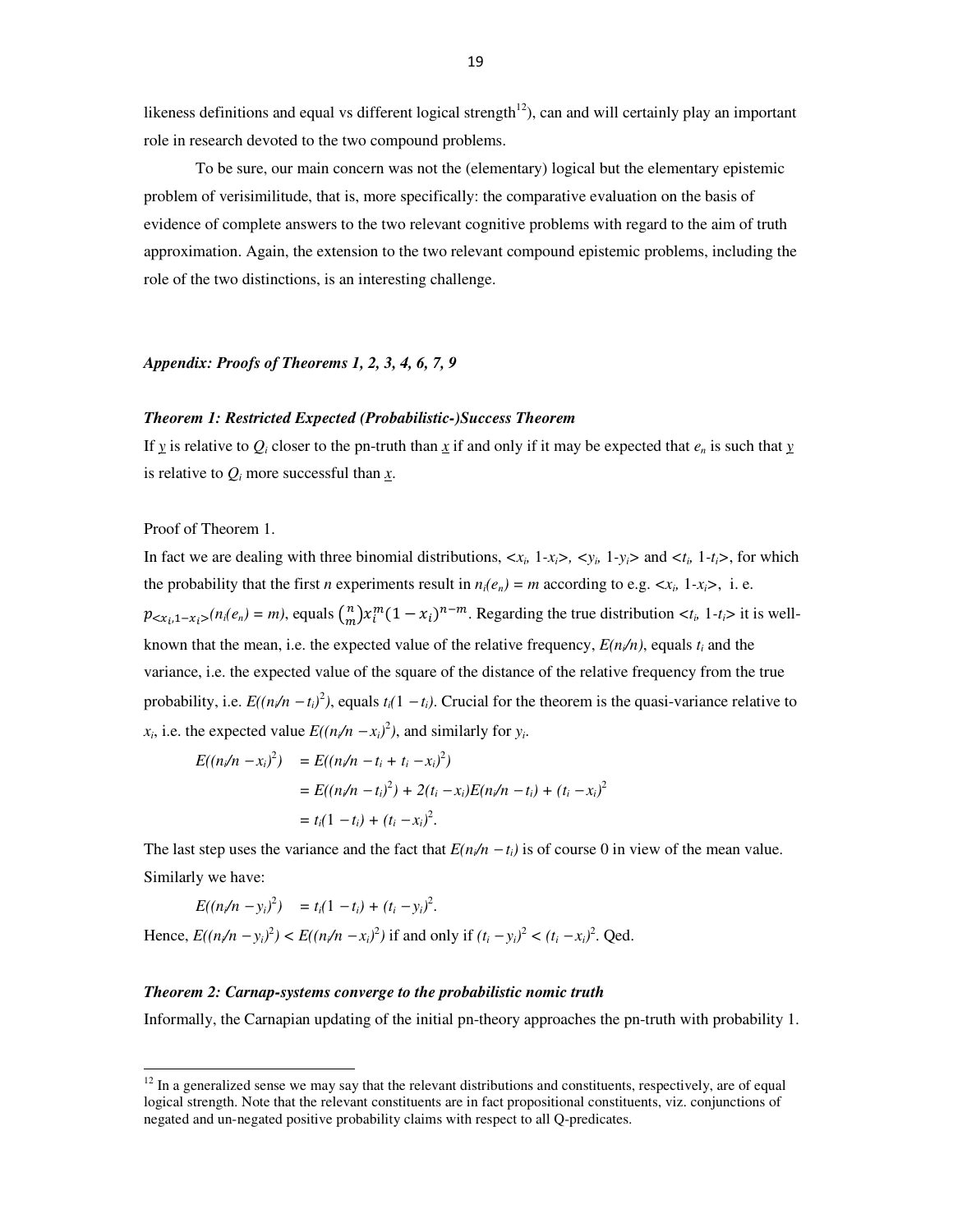Formally:  $Prob_{t}(lim_{n\rightarrow\infty}p_{C}(Q_{i}|e_{n})=t_{i})=1$ , i.e.  $Prob_{t}[\forall_{\varepsilon>0} \exists_{N\geq0} \forall_{n\geq N} |p_{C}(Q_{i}|e_{n})-t_{i}|<\varepsilon]=1$ , i.e.  $Prob_t \left[ \forall \varepsilon > 0 \right] \xrightarrow{\mathcal{J}_N} \sum_{n=1}^n \left| \frac{n_i + \lambda}{n_i + \lambda} \right|$  $\frac{1}{n+\lambda} - t_i < \varepsilon$ ) = 1

Proof of Theorem 2.

The theorem follows directly from the fact that, step 1, the Carnapian prediction function converges with certainty to the relative frequency  $\frac{n_i}{n}$ , and, step 2, *the strong law of large numbers<sup>13</sup>*, according to which the limit of the relative frequency of a series of independent experiments with a fixed probability equals the true probability with probability 1,

Formally: Step 1 
$$
\lim_{n \to \infty} p_C(Q_i|e_n) = \lim_{n \to \infty} \frac{n_i + \lambda/k}{n + \lambda} = \frac{n_i}{n}
$$
  
i.e.  $\forall_{\varepsilon > 0} \exists_{N \ge 0} \forall_{n \ge N} |p_C(Q_i|e_n) - n_i/n| (= |\frac{n_i + \lambda/k}{n + \lambda} - \frac{n_i}{n}| = |\frac{\lambda}{n + \lambda}(\frac{1}{k} - \frac{n_i}{n})| < \varepsilon$   
Step 2  $Prob_l [\lim_{n \to \infty} \frac{n_i}{n} = t_i] = 1$ , i.e.  $Prob_l [\forall_{\varepsilon > 0} \exists_{N \ge 0} \forall_{n \ge N} |n_i/n - t_i| < \varepsilon] = 1$ . Qed.

**Counterexample to the suggested conjecture in the following claim** (see Note 3 before Theorem 3): Being closer to the corresponding precursor does not guarantee being closer to the true value, even though that precursor is closer to the true value.

Recall the definitions of the Carnapian value and the Carnapian precursor:

$$
p_C(Q_i|e_n) = \frac{n_i + \lambda k}{n + \lambda} = p_i \qquad p_{C_i}(Q_i|e_n) = \frac{n_i + \lambda k}{n + \lambda} = c_i
$$

Let  $e_{n+1}$  be such that  $n_i(e_{n+1}) = n_i(e_n) = n_i$ , hence, the  $(n+1)^{th}$  trial does not result in  $Q_i$ , then

$$
p_C(Q_i|e_{n+1}) = \frac{n_i + \lambda k}{n + 1 + \lambda} = p_i' \qquad p_C(Q_i|e_{n+1}) = \frac{(n+1) t_i + \lambda k}{n + 1 + \lambda} = c_i'
$$

Let  $1/k < t_i$ . The question is whether it is possible to construe a case, with *k*,  $t_i$ , and  $\lambda$ , such that for all In there is a  $n_i$  resulting in four values in the following order in the [0, 1] interval:

$$
0---\frac{1}{k}---c_i---c'_i---p'_i---p_i---p_i---t_i------1
$$

For in this case  $p_i'$  is further from the truth than  $p_i$  but closer to  $c_i'$  than  $p_i$  is to  $c_i$ . Proof: Note first that  $c_i$  and  $c_i$ ' trivially are in the open interval  $(1/k, t_i)$  and that  $c_i < c_i'$ , hence the  $(n+1)^{th}$  precursor is closer to  $t_i$  than the  $n^{th}$ . Note also that  $p_i' < p_i$  trivially holds. Hence, what further is needed is that  $p_i < t_i$  and  $c_i' < p_i'$ , which together amounts to:

$$
\frac{n_i + \lambda k}{n + \lambda} < t_i < \frac{n_i}{n + 1} \quad \text{or, equivalently, } (n + 1)t_i < n_i < (n + \lambda)t_i - \lambda/k
$$

l,

 $13$  See e.g. Feller (1968<sup>3</sup>), section VIII.4.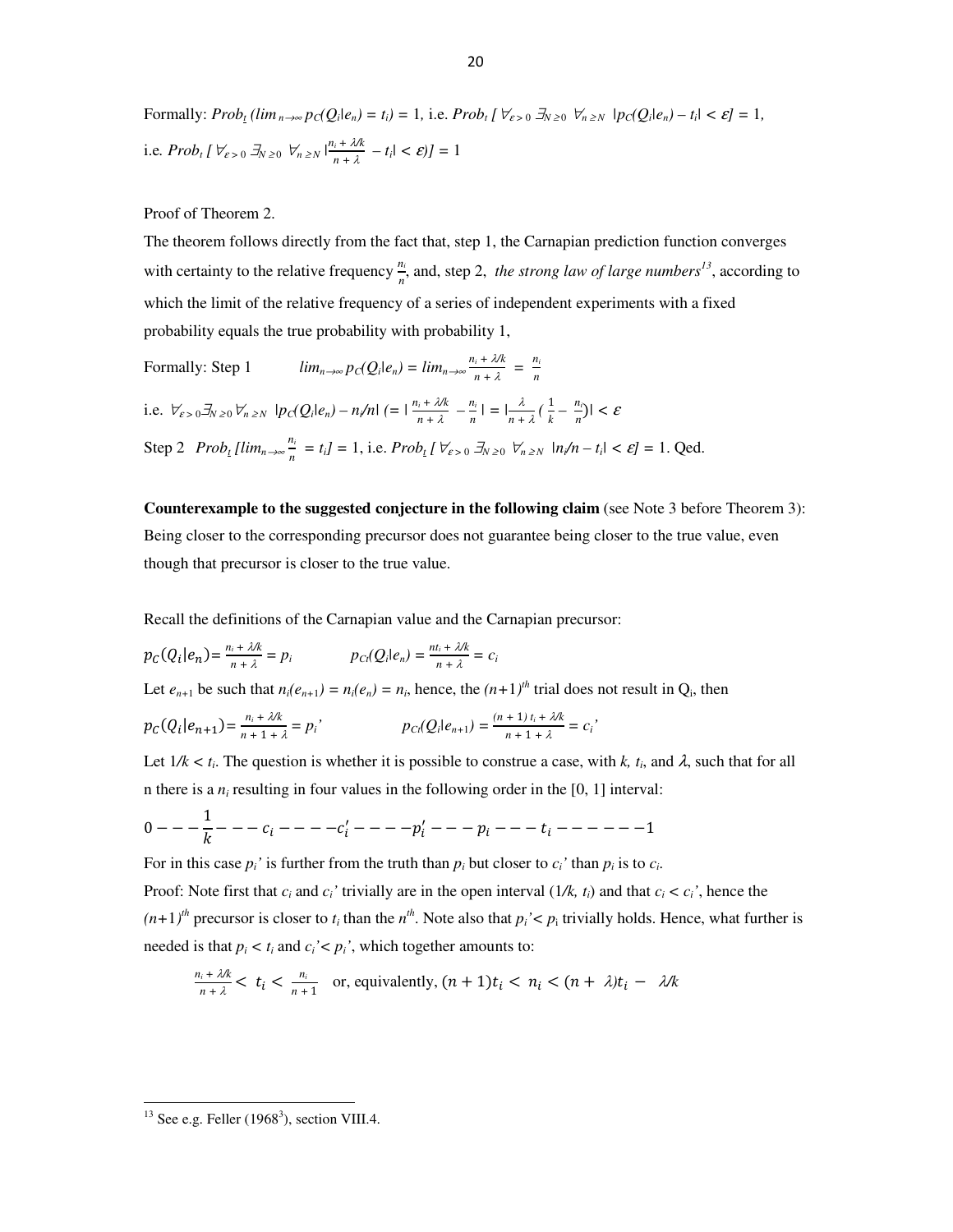For  $k=2$ ,  $t_i = \frac{3}{4}$ , and  $\lambda = 100$  the condition amounts to  $\frac{3n}{4} + \frac{3}{4}$  $\frac{3}{4}$  < n<sub>i</sub> <  $\frac{3n}{4}$  $\frac{n}{4}$  + 25. Choosing *n<sub>i</sub>* equal to  $\frac{3n}{2}$  $\frac{2m}{4} + 1$ , if that is an integer, and, if not, as the nearest integer above it, will do for all *n*. Note that we did not need to assume that  $n/n$  is smaller than  $t_i$ .

For  $t_i < 1/k$  a similar construction is of course possible. For  $t_i = 1/k$  the claim is evidently not valid. Qed.

| [Technical notes regarding the proofs of Theorem 3 and Corollary 3.2 in the appendix: |                                                                                              |
|---------------------------------------------------------------------------------------|----------------------------------------------------------------------------------------------|
|                                                                                       | Sometimes 't' appears below in $Probt$ without underlining, whereas it should be.            |
|                                                                                       | Some occurrences of the integral sign $\int f$ might better be larger, without enlarging the |
|                                                                                       | corresponding sub- and superscripts.                                                         |
|                                                                                       | Some brackets of the form "('and ')' might better be larger, without enlarging the other     |
|                                                                                       | symbols around.                                                                              |
|                                                                                       | The relevant occurrences have been marked by green]                                          |

*Theorem 3: Decreasing significant deviation For every significance level ε* > 0*holds, for sufficiently large n, that the probability that the n th Carnapian prediction deviates from the nth*   $C$ arnapian pn-truth-precursor  $\boldsymbol{\varepsilon}$  significantly is larger than the probability that the  $(n+1)^{th}$ *Carnapian prediction deviates* ε*-significantly from the (n+*1*) th Carnapian pn-truth-precursor.*   $\forall \varepsilon > 0 \ \exists N \geq 1 \ \forall n \geq N : Prob_{t} (|p_{C}(Q_{i}|e_{n+1}) - p_{C}(Q_{i}|e_{n+1})| > \varepsilon) < Prob_{t} (|p_{C}(Q_{i}|e_{n}) - p_{C}(Q_{i}|e_{n})| > \varepsilon)$ where  $p_c(Q_i|e_n) = \frac{n}{n+1}$ *n +* -  $\frac{n_i}{n}$  +  $\frac{\lambda}{n + \lambda}$  $\mathbf{1}$  $\frac{1}{k} = \frac{n_i + \lambda k}{n + \lambda}$  $\frac{n_i + \lambda k}{n + \lambda}$ , the Carnapian value, and  $p_{ct}(Q_i|e_n) = \frac{nt_i + \lambda k}{n + \lambda}$  $\frac{\lambda_1 + \lambda_2}{n + \lambda}$ , the Carnapian precursor of the pn-truth, and  $t_i$  is the limit of  $n/n$  as *n* tends to infinity (it is assumed that this limit exists, and that  $n/n$  has a binomial distribution with mean  $t_i$  and variance  $t_i(1-t_i)$ ).

Proof of Theorem 3

Note first that  $(p_C(Q_i|e_n) - p_{C_t}(Q_i|e_n)) = \frac{n_i - nt_i}{n + \lambda} = \frac{1}{n}$  $n\left(\frac{n_i}{n}-t_i\right)$  $\frac{n}{n+\lambda}$ . The mean is of course 0 and the variance is  $\left(\frac{n}{n+1}\right)$  $\left(\frac{n}{n+1}\right)^2$  times the variance of  $\frac{n_i}{n}$ , which is  $t_i(1-t_i)$ , hence  $\left(\frac{n}{n+1}\right)^2$  $\left(\frac{n}{\ln^2 \lambda}\right)^2 t_i(1-t_i)$ . However, we may also note that  $(p_C(Q_i|e_n) - p_{C_t}(Q_i|e_n)) =$  $n\left(\frac{n_i}{n}-t_i\right)$  $\frac{\overline{n} - t_i}{n + \lambda}$  goes to  $\left(\frac{n_i}{n} - t_i\right)$  for *n* going to  $\infty$ , with mean 0 and variance  $t_i(1-t_i)$ .

Note now that, for mutually independent random variables  $X_j$ ,  $j = 1, 2, \ldots, n$ , each with mean  $\mu$ and standard deviation  $\sigma$ , the Central Limit Theorem (Feller, 1968<sup>3</sup>, Section X.1) states that

$$
\frac{\sum_{j=1}^{n}X_{j}-n\mu}{\sigma\sqrt{n}}
$$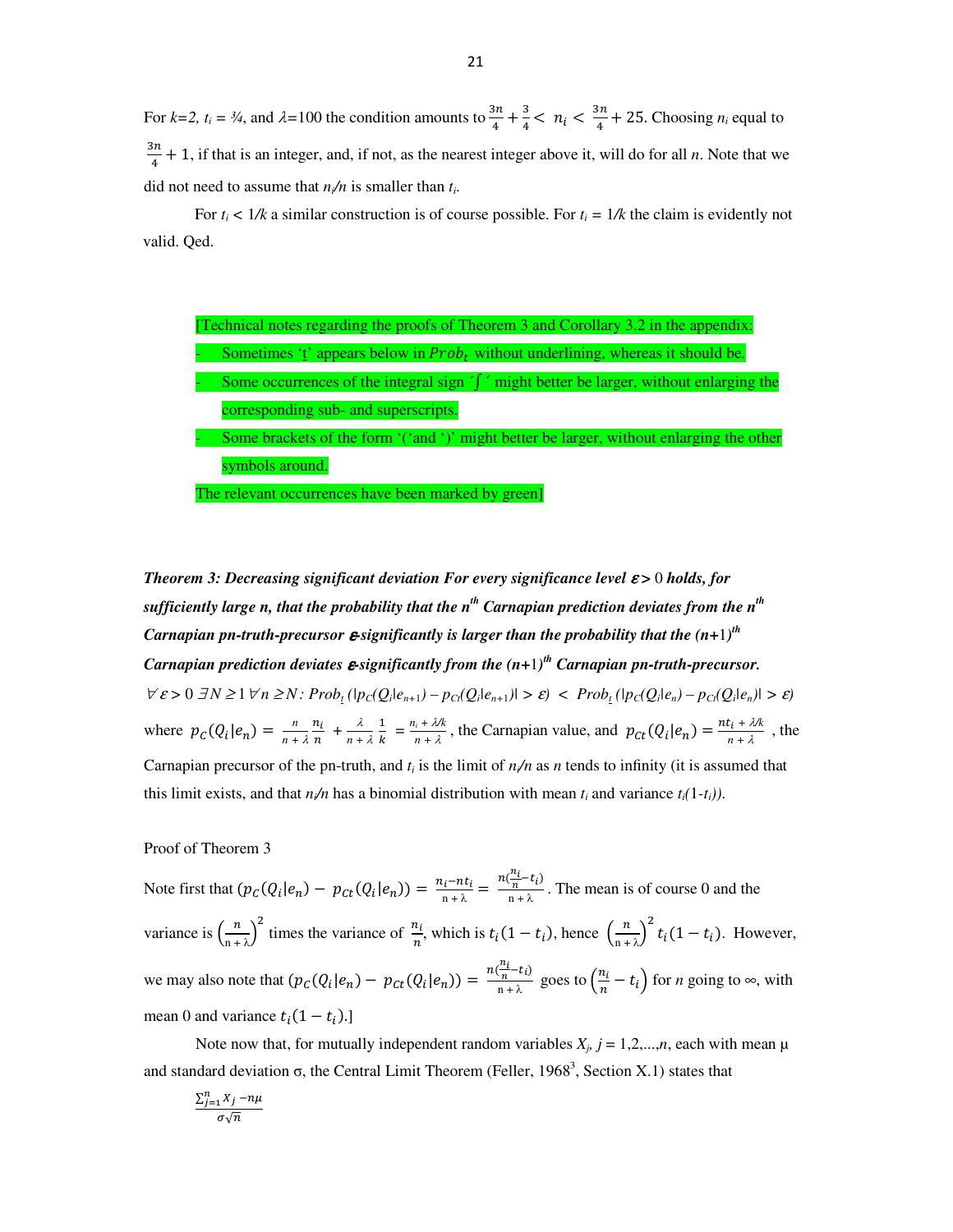is normally distributed with mean 0 and standard deviation  $1 (\aleph(0, 1))$  in the limit of large *n*. Hence, if the *X<sub>j</sub>* are binomially distributed, with *X<sub>j</sub>* = 1 for a 'head' and *X<sub>j</sub>* = 0 for a 'tail', and  $\sum_{j=1}^{n} X_j = n_i$ , then we know that asymptotically

$$
\frac{n_i - nt_i}{\sqrt{nt_i(1-t_i)}} = \frac{n(\frac{n_i}{n} - t_i)}{\sqrt{nt_i(1-t_i)}}
$$
 and hence, see above 
$$
\frac{n[\mathbf{p}_C(Q_i|e_n) - \mathbf{p}_{Ct}(Q_i|e_n)]}{\sqrt{nt_i(1-t_i)}}
$$

has the normal distribution  $\aleph(0, 1)$ .

Hence, for large *n*, and for  $\eta > 0$ ,

$$
Prob_t\left(\sqrt{\frac{n}{t_i\left(1-t_i\right)}}\left(p_c(Q_i|e_n)-p_{ct}(Q_i|e_n)\right)>\eta\right) \sim \frac{1}{\sqrt{2\pi}}\int_{\eta}^{\infty}dx\ e^{-x^2/2}.
$$

Define

$$
\varepsilon = \sqrt{\frac{t_i(1-t_i)}{n}} \eta ,
$$

so that  $Prob_{i}(|p_{C}(Q_{i}|e_{n}) - p_{Ct}(Q_{i}|e_{n})| > \varepsilon) \sim \frac{2}{\sqrt{2\pi}} \int_{\frac{R_{i}(Q_{i}-e_{n})}{\sqrt{2\pi}}}^{\infty} dx e^{-x^{2}/2}$  $\frac{n}{t}$  $\frac{n}{t_i(1-t_i)} \varepsilon dx e^{-x^2/2}$ ,

where the factor of 2 arises because both tails of the distribution have now been included. Therefore

(\*) 
$$
\text{Prob}_{t}(|(p_{C}(Q_{i}|e_{n}) - p_{Ct}(Q_{i}|e_{n})| > \varepsilon) - \text{Prob}_{t}(|(p_{C}(Q_{i}|e_{n+1}) - p_{Ct}(Q_{i}|e_{n+1})| > \varepsilon)
$$
  

$$
\sim \sqrt{\frac{2}{\pi}} \int_{\frac{1}{t_{i}(1-t_{i})}\varepsilon}^{\frac{n+1}{t_{i}(1-t_{i})}\varepsilon} dx e^{-x^{2}/2},
$$

which is positive, thus proving Theorem 3. Qed.

*Corollary 3.1: For every significance level ε* > 0 *and m* > 0 *holds, for sufficiently large n, that the probability that the nth Carnapian prediction deviates from the nth Carnapian pn-truth-precursor* ε*significantly is larger than the probability that the (n+m)th Carnapian prediction deviates* ε*significantly from the (n+m)th Carnapian pn-truth-precursor.*   $\forall \varepsilon > 0 \ \exists N \geq 1 \ \forall n \geq N \ \forall m \geq 1$ :  $Prob_{t}(|p_{C}(Q_i|e_{n+m}) - p_{C}(Q_i|e_{n+m})| > \varepsilon) < Prob_{t}(|p_{C}(Q_i|e_n) - p_{C}(Q_i|e_n)| > \varepsilon)$ 

Proof of Corollary 3.1: It follows directly by concatenating the result of the theorem.

# *Corollary 3.2: There is a well-defined lower bound pertaining to Theorem 3*

 $\forall \varepsilon > 0 \ \exists N \geq 1 \ \forall n \geq N \ \exists l b_i(n) > 0$  $Prob_{t}(|p_C(Q_i|e_n) - p_{Ct}(Q_i|e_n)| > \varepsilon) - Prob_{t}(|p_C(Q_i|e_{n+1}) - p_{Ct}(Q_i|e_{n+1})| > \varepsilon) > lb_i(n),$ where  $lb_i(n)$  is a positive lower bound, depending on *n*, whose value is stated in the proof.

Proof of Corollary 3.2: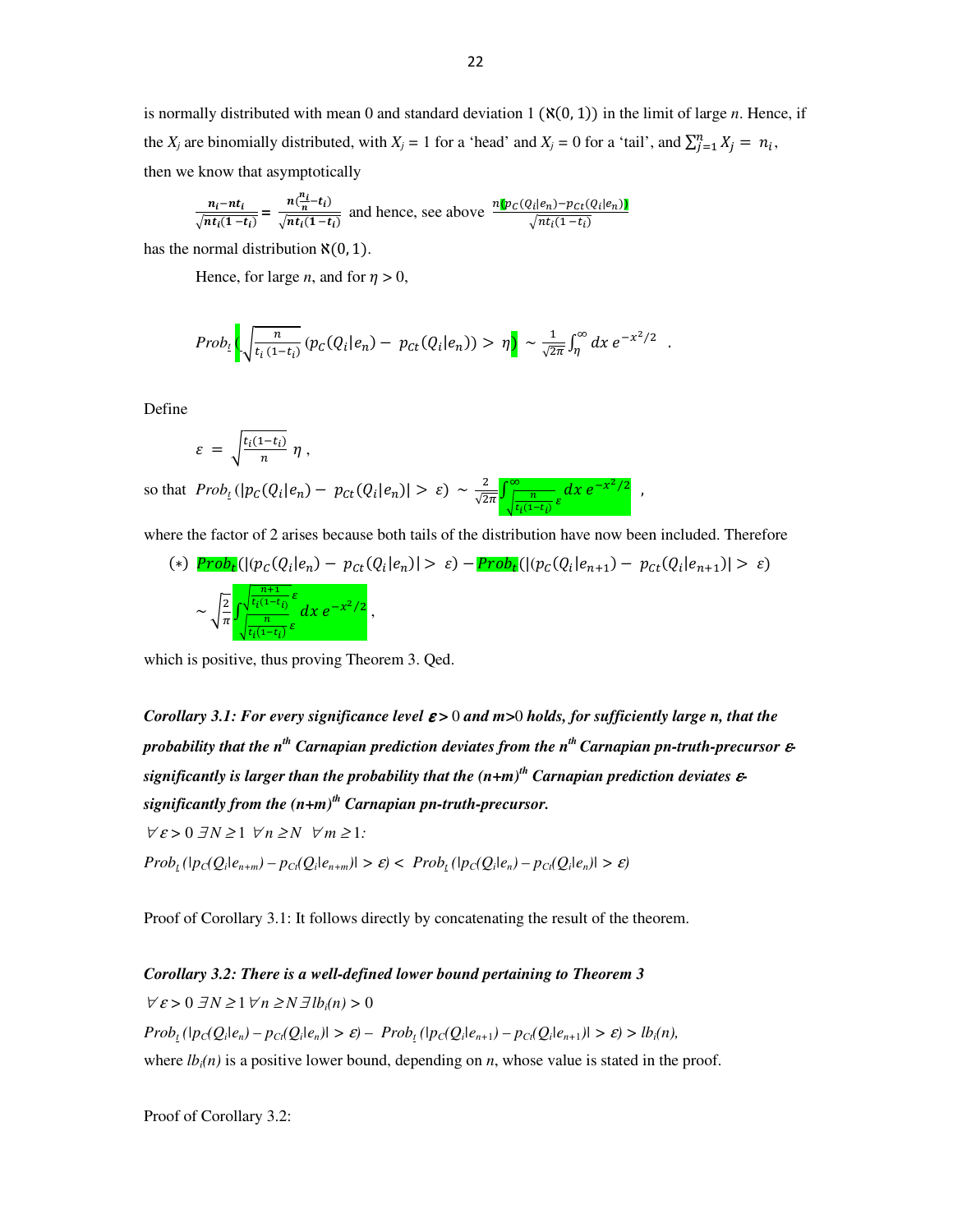Such a lower bound on the relevant difference (\*) in the proof of Theorem 3 can be obtained by minorizing the exponential in the integrand.

For large *n*,

$$
(*)\ \frac{\operatorname{Prob}_{t}(|(p_{C}(Q_{i}|e_{n})-p_{Ct}(Q_{i}|e_{n})|>\varepsilon)-\operatorname{Prob}_{t}(|(p_{C}(Q_{i}|e_{n+1})-p_{Ct}(Q_{i}|e_{n+1})|>\varepsilon)}{\sqrt{\pi}}\n\qquad \qquad \times \sqrt{\frac{2}{\pi} \int_{\sqrt{t_{i}(1-t_{i})}\varepsilon}^{\sqrt{\frac{n+1}{t_{i}(1-t_{i})}\varepsilon}} dx} e^{-x^{2}/2}\n\qquad \qquad \times \sqrt{\frac{2}{\pi}} \exp\left(-\frac{(n+1)\varepsilon^{2}}{2t_{i}(1-t_{i})}\right) \int_{\sqrt{t_{i}(1-t_{i})}\varepsilon}^{\sqrt{\frac{n+1}{t_{i}(1-t_{i})}\varepsilon}} dx\n\qquad\n= \sqrt{\frac{2}{\pi}} \exp\left(-\frac{(n+1)\varepsilon^{2}}{2t_{i}(1-t_{i})}\right) \frac{\varepsilon}{\sqrt{t_{i}(1-t_{i})}} [\sqrt{n+1}-\sqrt{n}\n\qquad\n= \sqrt{\frac{2}{\pi}} \exp\left(-\frac{(n+1)\varepsilon^{2}}{2t_{i}(1-t_{i})}\right) \frac{\varepsilon}{\sqrt{t_{i}(1-t_{i})}} \frac{1}{\sqrt{n+1} + \sqrt{n}}\n\qquad\n> \frac{1}{\sqrt{2\pi}} \exp\left(-\frac{(n+1)\varepsilon^{2}}{2t_{i}(1-t_{i})}\right) \frac{\varepsilon}{\sqrt{(n+1)t_{i}(1-t_{i})}} \cdot \operatorname{Qed}.
$$

*Theorem 4: In a Carnap-system the expected value of the distance*  $|p_C(Q_i|e_n) - t_i|$  *goes stepwise to* 0 *(or is and remains* 0 *when t<sup>i</sup> is* 1*/k)*

Proof of Theorem 4:

Note that  $n_i$  is a random variable with binomial expectation value  $E(\underline{n_i}) = nt_i$  and hence

$$
E(\frac{n_i + \lambda/k}{n + \lambda}) = \frac{E(n_i) + \lambda/k}{n + \lambda} = \frac{nt_i + \lambda/k}{n + \lambda}
$$

Therefore:

1) *If t<sub>i</sub>*<1/k,  $E(\frac{n_i + \lambda}{n_i})$  $\frac{n_i + \lambda}{n_i + \lambda} - t_i$  =  $\frac{nt_i + \lambda}{n_i + \lambda}$  $\frac{t_i + \lambda}{n + \lambda}$   $-\frac{t_i(n + \lambda)}{n + \lambda}$  $\frac{(n + \lambda)}{n + \lambda} = \frac{(1/k - t_i)\lambda}{n + \lambda} > \frac{(1/k - t_i)\lambda}{n + 1 + \lambda} \to 0$ 

That is, the expected value of the relevant distance is *monotone decreasingly* approaching 0.

2) If *ti>*1*/k*, similarly, but now *monotone increasingly* approaching 0.

3) If  $t_i = 1/k$ , the expected value of the distance is constant, viz. 0. Qed.

*Theorem 6: In a multinomial context all nomic possibilities are realized, with probability* 1

 $R(e_n)$  approaches  $T(R(e_n) \to T)$  (stepwise) with probability 1 for  $n \to \infty$ . *Formally:*  $Prob_t [lim_{n \to \infty} (R(e_n) = T)] = 1$ *, i.e.*  $Prob_t [\exists_{N \geq 0} \ \forall_{n \geq N} (R(e_n) = T)] = 1$ 

Proof of Theorem 6: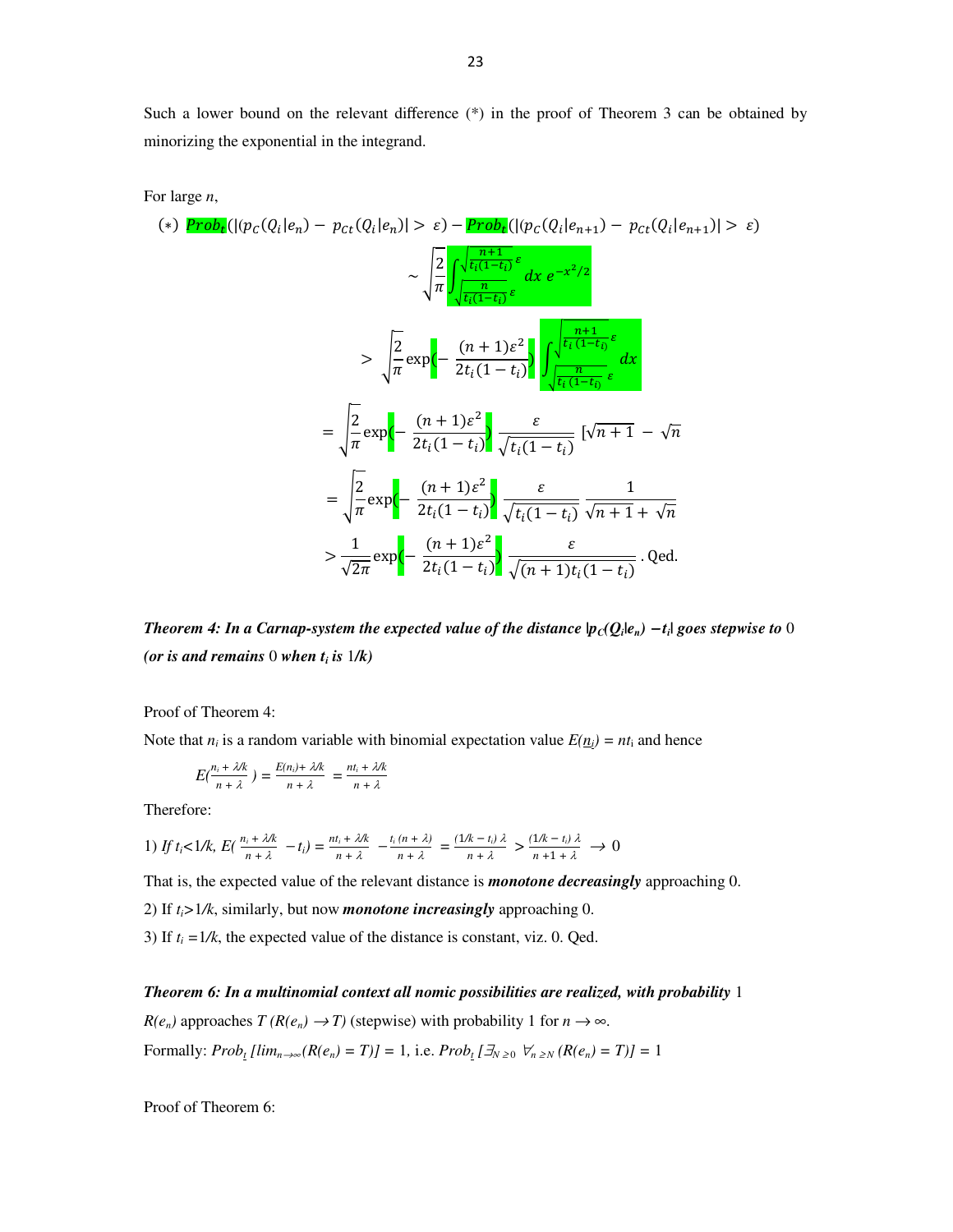From Step 2 in the proof of Theorem 2 (based on the strong law of large numbers), we get:

for all 
$$
i \text{ Prob}_t \left[ \lim_{n \to \infty} \frac{n_i}{n} = t_i \right] = 1
$$
, i.e.  $\forall i \text{ Prob}_t \left[ \forall_{\varepsilon > 0} \, \exists_{N \ge 0} \, \forall_{n \ge N} \, |n/n - t_i| < \varepsilon \right] = 1$ .

Let  $I(T)$  indicate  $\{i|t_i > 0\} = \{i|Q_i \in T\}$  and let  $t^*$  indicate the smallest non-zero  $t_i$ , i.e.  $min\{t_i | i \in I(T)\}$ . Then we may conclude:

$$
\forall_{i\in I(T)}\ Prob_{t}[lim_{n\rightarrow\infty}\frac{n_{i}}{n}>0]=1,\ \text{i.e.}\ \forall_{i\in I(T)}\ Prob_{t}[\exists_{N\geq0}\ \forall_{n\geq N}\ \frac{n_{i}}{n}>0]=1,
$$

the latter via  $\forall i \in I(T) \; Prob_{\underline{t}} \left[ \; \forall_{\varepsilon \in (0, t^*)} \; \exists N \geq 0 \; \forall n \geq N \; (\frac{n_i}{n} > t_i - \varepsilon) \right] = 1.$ 

Hence, since  $p(A \& B)=1$  if  $p(A)=1=p(B)$ ,

$$
Prob_{\underline{t}} \ \forall_{i \in I(T)} \ [lim_{n \to \infty} \frac{n_i}{n} > 0] = 1, \ \text{i.e.} \ Prob_{\underline{t}} \left[ \ \forall_{i \in I(T)} \exists_{N \ge 0} \ \forall_{n \ge N} \ \frac{n_i}{n} > 0 \right] = 1.
$$

Hence, since  $n/n > 0$  entails  $n_i > 0$ , which entails  $Q_i$  in  $R(e_n)$ ,

*Prob*<sub>1</sub> 
$$
\lim_{n \to \infty} (R(e_n) = T] = 1
$$
, i.e.  $Prob_t \left[ \exists_{N \geq 0} \ \forall_{n \geq N} R(e_n) = T \right] = 1$ ,

the latter via  $Prob_t[\exists N \geq 0 \; \forall n \geq N \; \forall i \in I(T) \frac{n_i}{n_i}$  $\frac{n_i}{n} > 0$ *]* = 1.

That the members of *T* show up one at a time (stepwise) is trivial. Qed.

#### *Theorem 7: Hintikka-systems converge to the deterministic truth with probability* 1

In an H-system the posterior probability of  $H<sub>V</sub>$  gradually (but not necessarily stepwise) approaches 1 with probability 1 when  $H_V$  is the deterministic truth, and it may suddenly fall down to 0 or gradually approach 0 otherwise.

Briefly, if  $n \to \infty$  then, with probability 1,  $p(H_V|e_n) \to 1$  if  $V=T$ , otherwise  $\to 0$  (the latter as soon as *R*(*e<sub>n</sub>*) − *V* ≠ ∅, if *T*−*V* ≠ ∅, or gradually, if *V* ⊃ *T*).

Formally,  $Prob_{t}[\lim_{n\to\infty}p(H_{T}|e_{n})=1]=1$ , i.e.  $Prob_{t}[\forall_{\varepsilon>0}\exists_{N\geq0}\forall_{n\geq N}|p(H_{T}|e_{n})-1|<\varepsilon]=1$ , and, for  $V \neq T$ , Prob<sub>1</sub> [lim<sub>n  $\rightarrow \infty$ </sub> p(H<sub>V</sub>|e<sub>n</sub>) = 0] = 1, i.e. Prob<sub>1</sub> [ $\forall_{\varepsilon > 0} \exists_{N \geq 0} \forall_{n \geq N} p(H_v|e_n) < \varepsilon$ ] (where in the latter case  $p(H_v|e_n)$  drops to 0 as soon as  $R(e_n) - V \neq \emptyset$ , if  $T - V \neq \emptyset$ , or gradually, if  $V \supset T$ ).

Proof of Theorem 7:

In order to prove this theorem we first prove two lemmas (adapted from T3, p. 57 and T8, p. 81, resp. in Kuipers, 1978). Assuming H<sub>V</sub> as condition, then for all non-empty proper subsets S of V ( $\emptyset \subset S \subset$ V) any infinite sequence of outcomes within the infinite product S<sup>∞</sup> amounts to the truth of a universal generalization. Notation:  $|V| = v$ ,  $|S| = s$ .

Lemma 1 *In a (conditional) Carnap-system genuine universal generalizations get probability*  0 (with certainty), i.e.  $p_C(S^{\infty} | H_V) = \lim_{m \to \infty} p_C(S^m | H_V) = 0$  for  $\emptyset \subset S \subset V$  (and hence  $0 < s < v$ ).

Proof of Lemma 1: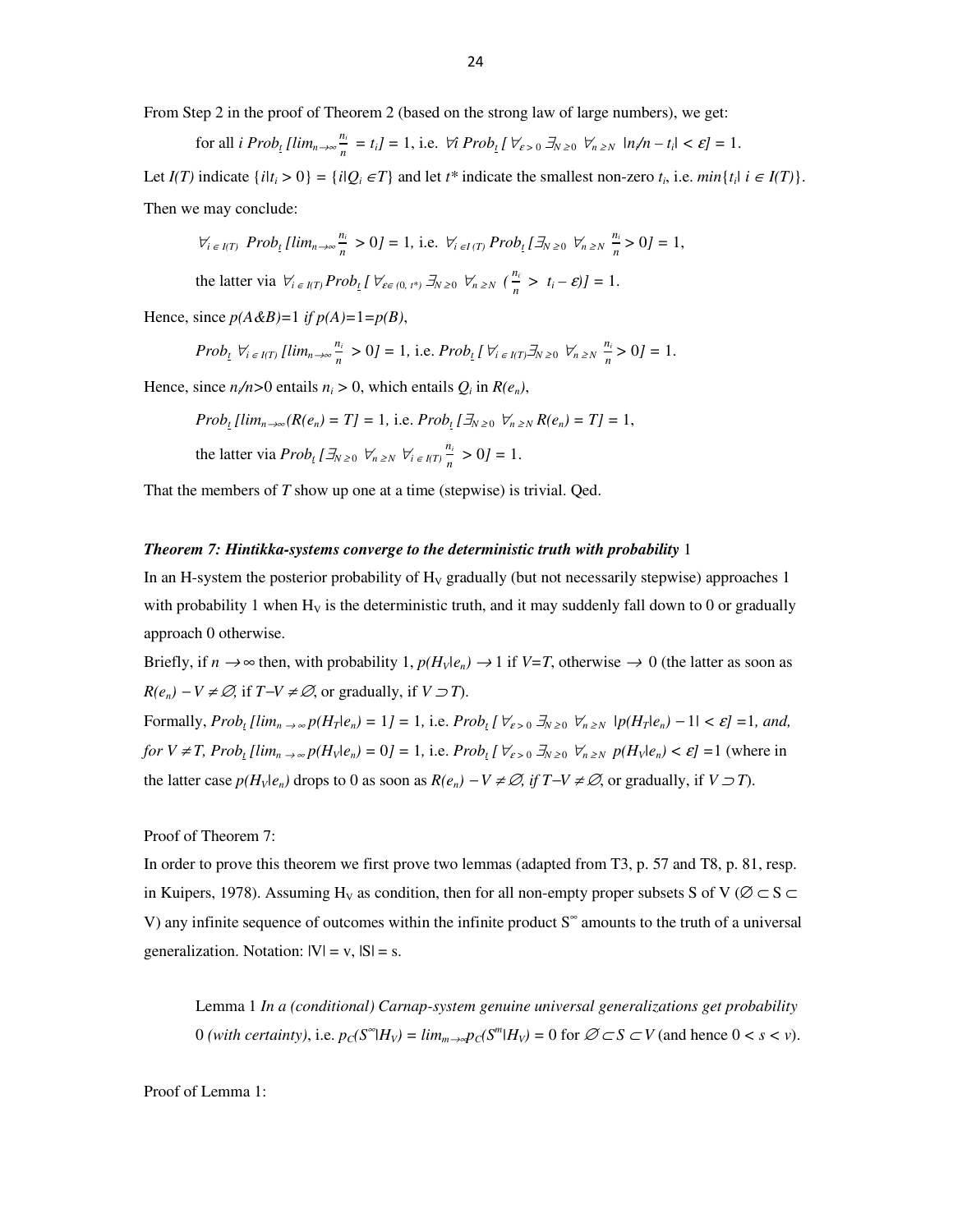It follows from the Carnapian value  $p_C(Q_i|H_V\&e_n) = (n_i + \lambda_V/v)/(n + \lambda_V)$  (0<  $\lambda_V < \infty$ ) that  $p_c(S|H_V \& e_n) = (n_S + s\lambda_V \lor) / (n + \lambda_V)$   $(n_S =_{df} \Sigma_{Q_i \in S} n_i)$  and hence by the product rule that

$$
(*) \qquad p_C(S^m|H_V) = \prod_{n=0}^{m-1} (n + s \lambda_V/v) / (n + \lambda_V) = \prod_{n=0}^{m-1} \{1 - (1 - s/v) \lambda_V / (n + \lambda_V)\}
$$

There is a well-known theorem (Knopp, 1956, p. 96) that (\*) tends to 0, with certainty, if  $m \rightarrow \infty$ , i.e.  $\lim_{m \to \infty} p_C(S^m | H_V) = 0$ , iff  $\sum_{n=0}^{\infty} (1 - s/v) \lambda_V/(n + \lambda_V) = \infty$ , which is true for  $0 < \lambda_V < \infty$ , for the sum is comparable to  $\Sigma 1/n$ . Qed.

Lemma 2 *Universal convergence (with certainty) in a Hintikka-system*

Let  $R(e_n) = R$ ,  $|R| = r > 0$ , then  $p(H_R|e_n) \rightarrow 1$  if  $n \rightarrow \infty$  and  $R$  remains constant, in the sense that, with certainty,  $\lim_{m\to\infty} p(H_R|e_nR^m) = 1$  and for  $R\subset V\subseteq K$ ,  $p(H_V|e_n) \to 0$  if  $n \to \infty$  and R remains constant, in the sense that, with certainty,  $\lim_{m\to\infty} p(H_v|e_nR^m) = 0$ , provided  $p(H_R) > 0$ .

Proof of Lemma 2:

Note first that

(1) 
$$
p(H_R|e_nR^m) = p(H_R) p_C(e_n|H_R) p_C(R^m|H_R \& e_n) / p(e_nR^m)
$$

and similarly

(2) 
$$
p(H_v|e_n R^m) = p(H_v) p_c(e_n|H_v) p_c(R^m|H_v \& e_n) / p(e_n R^m)
$$
 for  $R \subset V \subseteq K$ 

Moreover, we have

(3) 
$$
p(e_n R^m) = p(H_R) p_C(e_n | H_R) p_C(R^m | H_R \& e_n) + \sum_{R \subset V \subseteq K} p(H_V) p_C(e_n | H_V) p_C(R^m | H_V \& e_n)
$$

From Lemma 1 and

$$
p_C(R|H_V \& e_n) = (n + r\lambda_V/v) / (n + \lambda_V) \qquad p_C(V - R|H_V \& e_n) = (v - r)\lambda_V / v(n + \lambda_V)
$$

we get that  $\lim_{m\to\infty} p_C(R^m|H_R\&e_n) = 1$  and  $\lim_{m\to\infty} p_C(R^m|H_V\&e_n) = 0$  for  $V\supset R$ . Hence, using (1), (2), and (3), we get  $p(H_R|e_nR^m) \to 1$  if  $m \to \infty$ , i.e.  $\lim_{m \to \infty} p(H_R|e_nR^m) = 1$ . That  $p(H_V|e_nR^m) \to 0$  if  $m \to \infty$ for all *v>r*, i.e.  $\lim_{m\to\infty} p(H_v|e_nR^m) = 0$ , follows now from the fact that they are all non-negative and that their sum equals  $1-p(H_R|e_nR^m)$ . Qed.

Now Theorem 7 directly follows from Lemma 2 and Theorem 6. The latter guarantees with probability 1 that from a certain stage on R remains constant, viz. T. Qed.

#### *Theorem 9 Deterministic-Probabilistic Quasi-Success Theorem (DPQ-Success Theorem)*

If H<sub>W</sub> is *d-closer to* the deterministic truth H<sub>T</sub> than H<sub>V</sub> (by assumption entailed by ' $\Delta$ -closer to') then with probability 1  $H_W$  will in the long run be estimated to be *d*-closer to the truth than  $H_V$  $((EDT(H_w|e_n) < EDT(H_v|e_n))$ . Formally: if  $d(W, T) < d(V, T)$  then  $Prob_t \left[ \lim_{n \to \infty} \left( \frac{EDT(H_w|e_n)}{E(T(H_w|e_n))} \right) \right] = 1$ ,

i.e.  $Prob_t[\forall_{\varepsilon>0} \exists_{N\geq 0} \forall_{n\geq N} (EDT(H_V|e_n) - EDT(H_W|e_n)) > \varepsilon] = 1$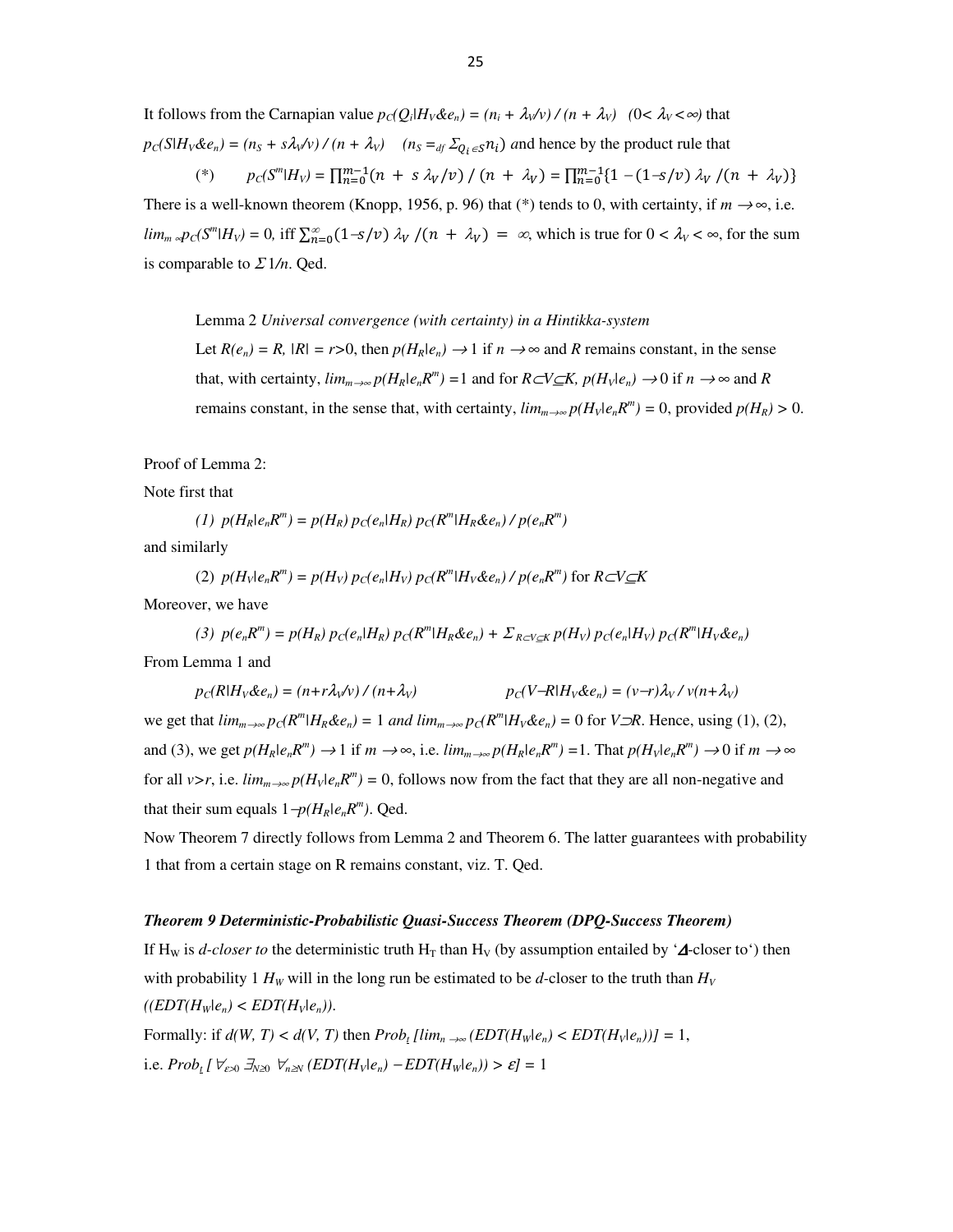Proof of Theorem 9:

From Corollary 7.1, we get: (1)  $Prob_t \left[ \lim_{n \to \infty} EDT(V|e_n) = d(V, T) \right] = 1$  and  $Prob_t \left[ \lim_{n \to \infty} EDT(W|e_n) = d(W, T) \right] = 1$ . From (1) we get, using  $p(A\&B) = 1$  if  $p(A)=p(B)=1$ , *Prob*<sub>*t*</sub> [lim<sub>*n*→∞</sub>*EDT*(*V*|*e<sub>n</sub>*) = *d*(*V, T*) *and lim*<sub>*n→∞</sub><i>EDT*(*W*|*e<sub>n</sub>*) = *d*(*W, T*)] =1</sub> ≡ $Prob_t [ \forall_{\varepsilon>0} \exists_{N\ge0} \forall_{n\ge N} |EDT(V|e_n) - d(V, T)| < \varepsilon$  and  $\forall_{\varepsilon>0} \exists_{N\ge0} \forall_{n\ge N} |EDT(W|e_n) - d(W, T)| < \varepsilon] = 1$ ≡(2)  $Prob_t [ \forall \varepsilon \in \mathcal{A} \cup \mathcal{A} \cup \mathcal{A}]$   $\forall n \geq N}$   $|EDT(V|e_n) - d(V, T)| < \varepsilon$  and  $|EDT(W|e_n) - d(W, T)| < \varepsilon$ ]

Assume  $d(W, T) < d(V, T)$ , hence  $d(V, T) - d(W, T) =_{df} 3D > 0$ . Hence, from (2):

(3)  $Prob_t [ \forall \epsilon \text{ is odd}, \forall \tau \text{ is odd}, \forall \tau \text{ is odd} \} = d(V, T) \{ \epsilon \in D \text{ and } \exists \text{EDT(W(e_n) - d(W, T)} \} \le \epsilon \le D \} = 1$ As is easily seen by representation on an axis,



we may now conclude

(4)  $Prob_t [V_{\varepsilon D > \varepsilon > 0} \exists_{N \geq 0} V_{n \geq N} (EDT(H_V | e_n) - EDT(H_W | e_n) > \varepsilon] = 1$ 

In sum, *if d(W, T)* <  $d(V, T)$  then with probability 1 *(EDT(H<sub>W</sub>* $|e_n\rangle$  < *EDT(H<sub>V</sub>* $|e_n\rangle$ ) for  $n \rightarrow \infty$ , i.e.  $Prob_t \left[ \lim_{n \to \infty} \left( \frac{EDT(H_w|e_n)}{E_n} \right) \right] = 1$ , Qed.

# *Acknowledgements*

I am very grateful to Ilkka Niiniluoto who presented this paper on my behalf at the CLMPST19- Prague (August 5-10, 2019) on the symposium: Approaching Probabilistic Truths. I could present it myself in Groningen (PCCP) on October 24, 2019. Partly indirectly, I got some useful comments, for which I am very grateful. I am especially very grateful to David Atkinson and Tom Sterkenburg for their stimulating substantial and technical remarks. The formal versions and proofs of Theorem 3 and its two corollaries are due to David. I also want to thank Jan-Willem Romeijn for his diagnostic help. Finally, I like to thank three anonymous referees for their very useful comments.

#### *References*